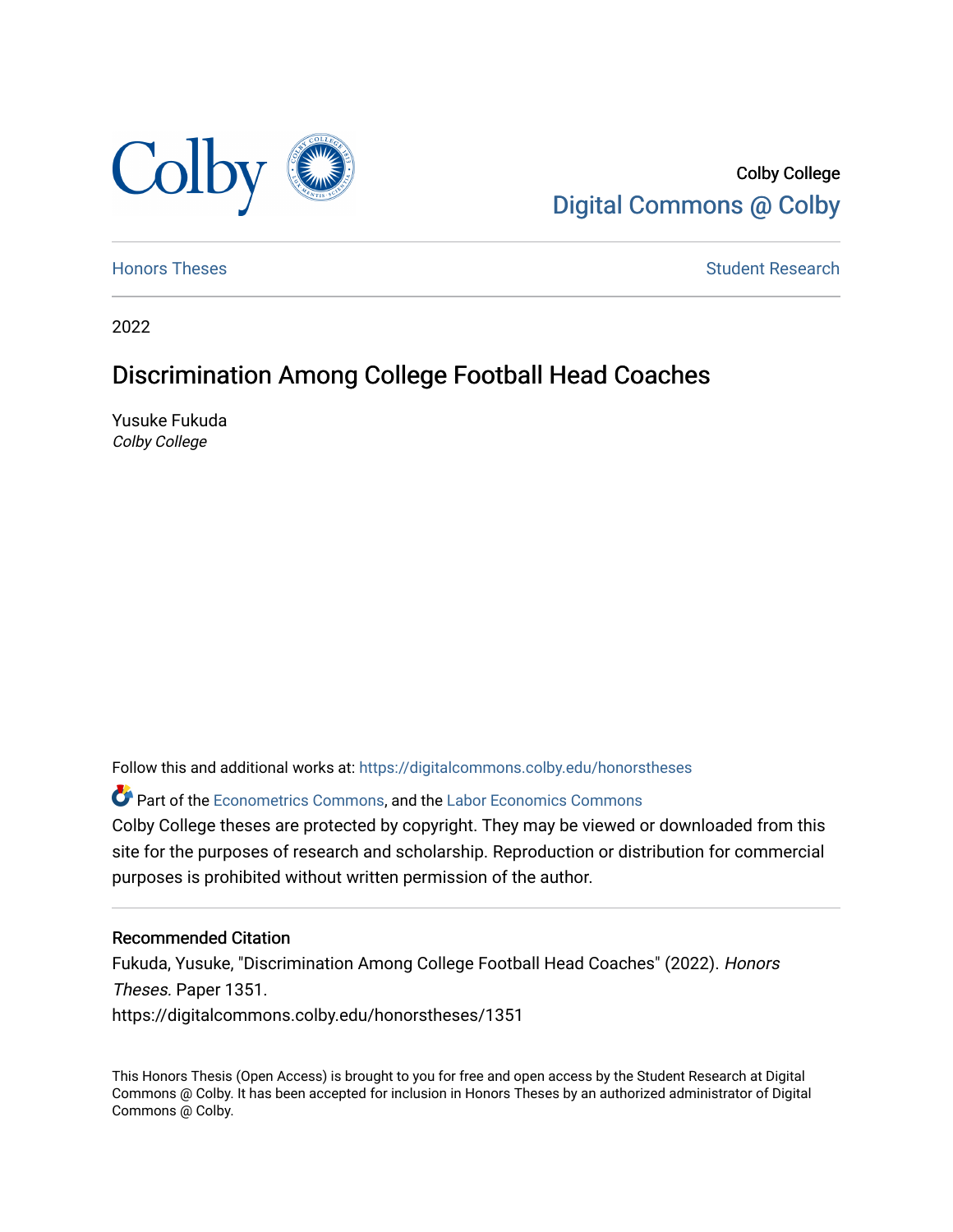# **Discrimination Among College Football Head Coaches**

An Honors Thesis

Presented to

The Faculty of the Department of Economics

Colby College

In partial fulfillment of the requirements for the

Degree of Bachelor of Arts

By

Yusuke Fukuda

Waterville, Maine

May 4, 2022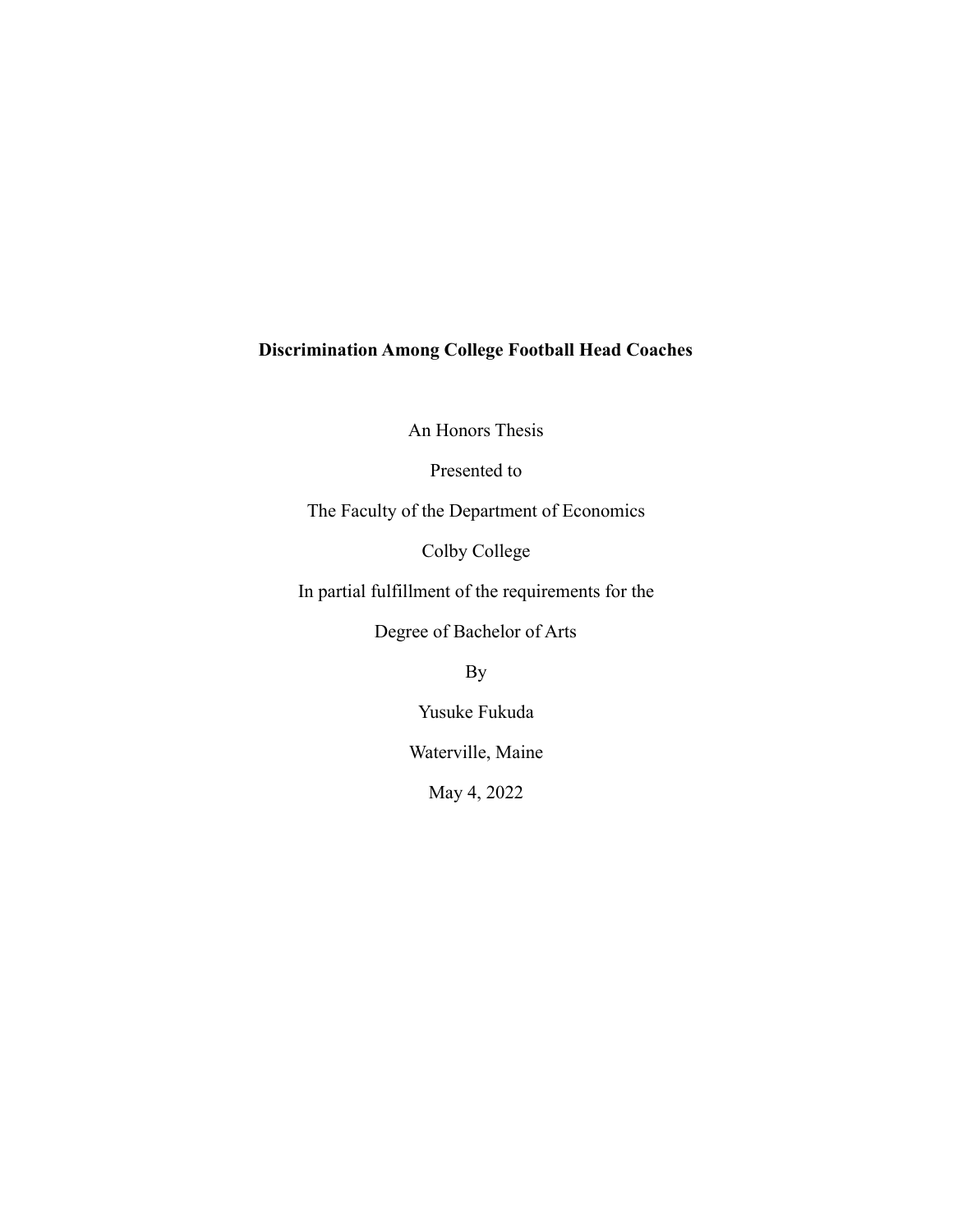#### **Abstract**

Several major sports organizations have come under scrutiny in recent years for alleged discriminatory practices towards minority coaches. In this paper, I analyze whether minority college football head coaches are more likely to be fired and to earn a lower salary. I observe a sample of 300 head coaches from 132 Division-I Football Bowl Subdivision (FBS) schools between the years 2006 to 2021. After controlling for performance and experience variables and holding the time and school or conference variables fixed in a Cox hazard regression model, I find statistically significant evidence that minority coaches face a higher likelihood of being terminated than their white counterparts. Second, by running an ordinary least squares regression, I find no statistically significant evidence that minority coaches are more likely to earn a lower wage than white coaches. These findings highlight the fact that minority coaches face higher levels of scrutiny, and open the door for potential further research to be done on the hiring processes of these programs as well.

#### **Keywords**

NCAA football, discrimination, hazard models, wages, retention, head coaches, conferences, race, pandemic, bowl games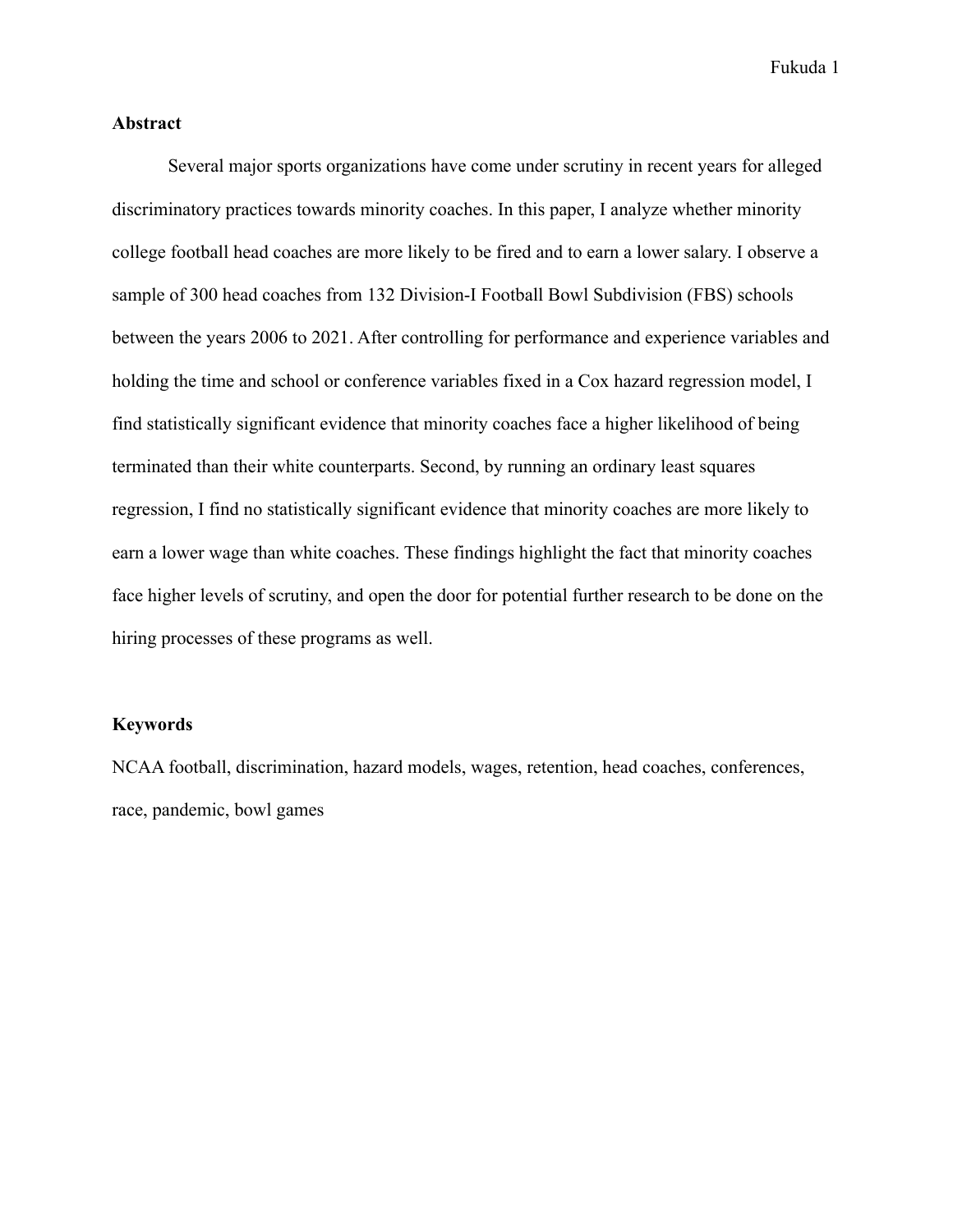#### **Acknowledgements**

I would like to thank Professor Robert Lester for inspiring me to write an economics honors thesis, and for his unwavering support of my project throughout the entire year. I cannot thank him enough for taking time out of his busy schedule to meet with me every week to help organize steps that I needed to take to ensure my success in my studies. Much of the credit for the groundwork of this project goes to our conversations brainstorming how to accurately model my research question.

I would also like to thank Professor Dan LaFave for taking the time to meet with me several times over the course of the spring semester to help me understand the Cox hazard regression model, even though I am not his advisee. His kindness and willingness to work with me allowed me to tackle an advanced subject that was previously unfamiliar to me.

I also want to thank Professor Michael Donihue for consistently checking in on all of us honors students over the course of the semester, and for personally meeting with me to help me organize my data and results. His continued faith in me, even when I was having trouble accumulating data at the beginning of the fall semester, gave me motivation to work harder and more determined to complete the study.

I would also like to thank Kara Kugelmeyer for her wizardry with data scraping. Without her expertise, I would not have been able to accumulate the data from several websites. I greatly appreciate her talking to me and asking me what I needed to add to my dataset, and then guiding me through how to scrape data, which could sometimes turn very tedious.

I also want to thank my fellow thesis students for pushing me to be better. And finally, I want to thank my parents for their continued support and pushing me to be the best student I can be. Obviously, without them, I would not be here.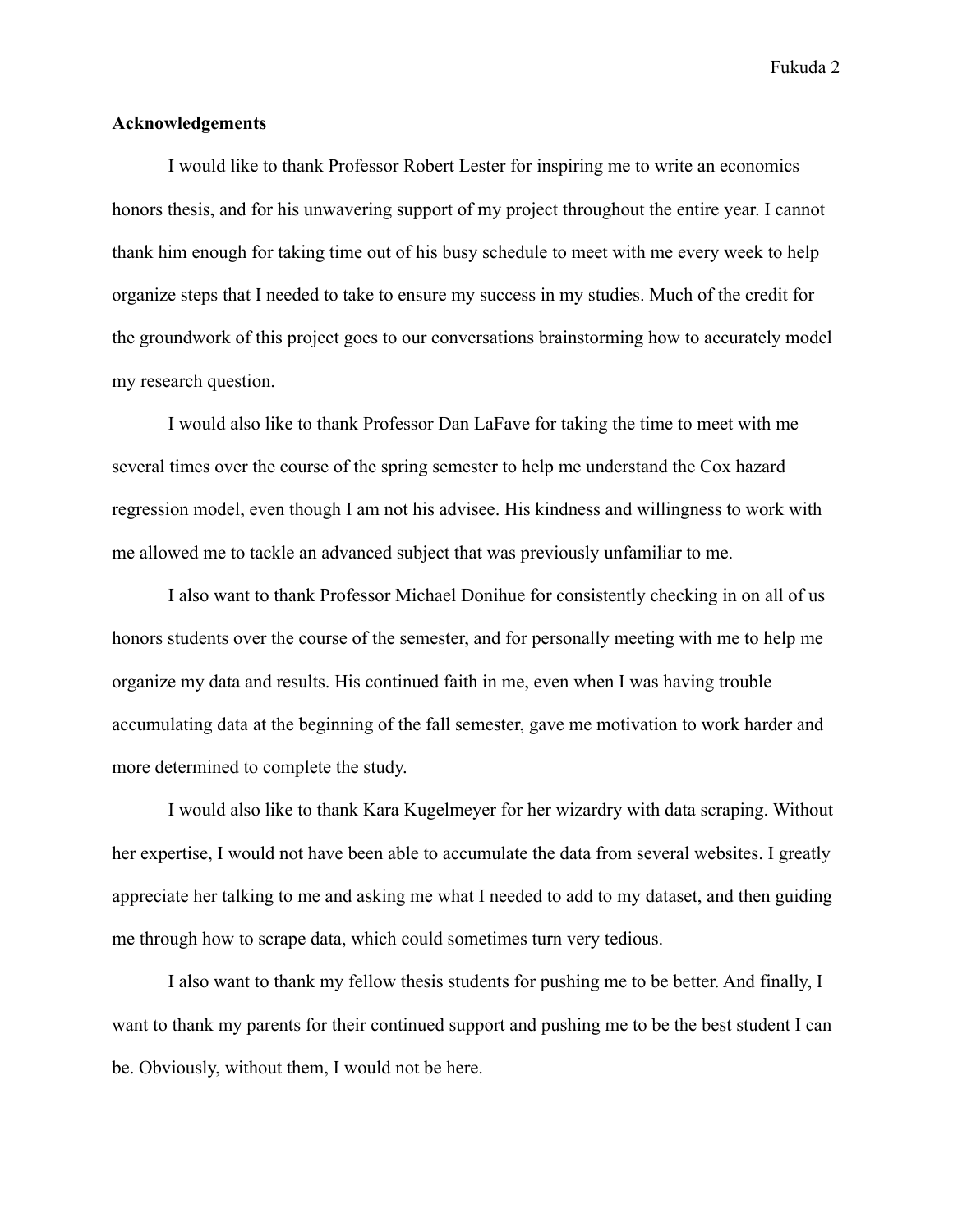# **Table of Contents**

| $\overline{I}$ . | Introduction                   | $\overline{4}$ |
|------------------|--------------------------------|----------------|
| $\mathbf{II}$ .  | <b>Literature Review</b>       | 7              |
| III.             | Data Description & Methodology | 11             |
| IV.              | Results                        | 18             |
| V.               | Conclusion                     | 26             |
| VI.              | <b>Works Cited</b>             | 29             |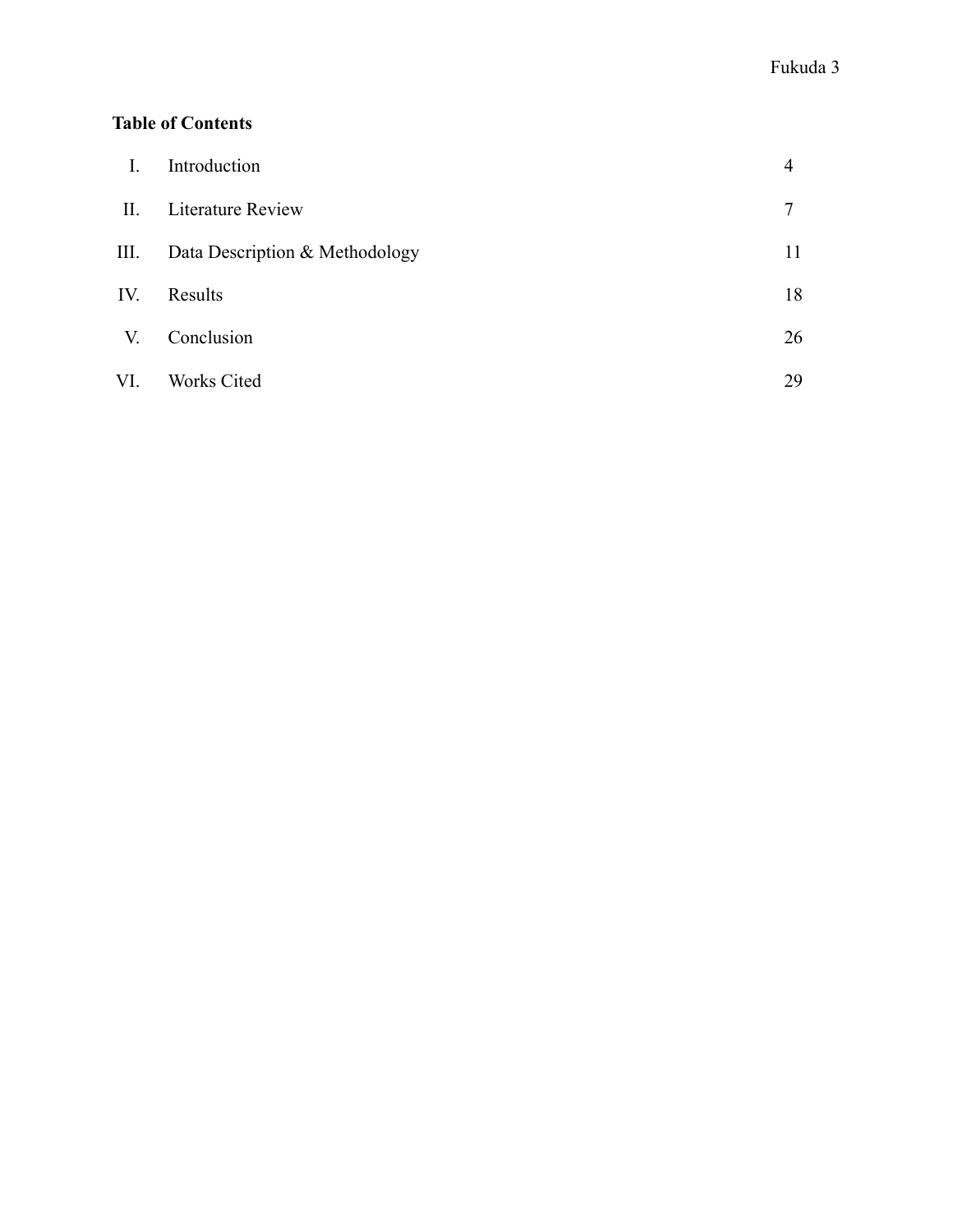# **I. Introduction**

The lack of minority head coaches and managers in the world of professional and collegiate sports has long been an issue that many have attempted to and failed to address. Especially in professional and collegiate football, baseball, and basketball, where a majority of the players themselves are minorities, it begs the question: why is the demographic makeup of the coaching body overwhelmingly white in all of these sports? This is an extremely important point of conversation to have now and for the future as these sports continue to expand their global brand.

I aim to answer the following question: are minority coaches more likely to get fired and also earn a lower wage? I will specifically be looking to answer these questions through the lens of college football hiring and firing processes. Not only is there extensive salary breakdown for major National Collegiate Athletic Association (NCAA) Division-I coaches available as opposed to professional sports leagues where much of this information is not publicly available, there have also been fewer studies done on the hiring and firing processes of minority coaches for college football teams compared to professional organizations. There have also been some recent controversies regarding minority coaches in the D-I Football Bowl Subdivision (FBS), the most competitive subdivision of college football. In an anonymous survey of FBS head coaches conducted by CBS Sports in 2017 which asked them who they thought were the most "overrated" coaches, three out of the nine coaches who were mentioned were African American. For reference, there are currently 13 African American head coaches out of 132 FBS schools. This list included James Franklin of Penn State, who has made a bowl game in nine out of the ten full seasons he has been head coach thus far, as well as Stanford's David Shaw, who has made a Bowl game in eight of ten years as head coach. Despite their accomplishments, their peers say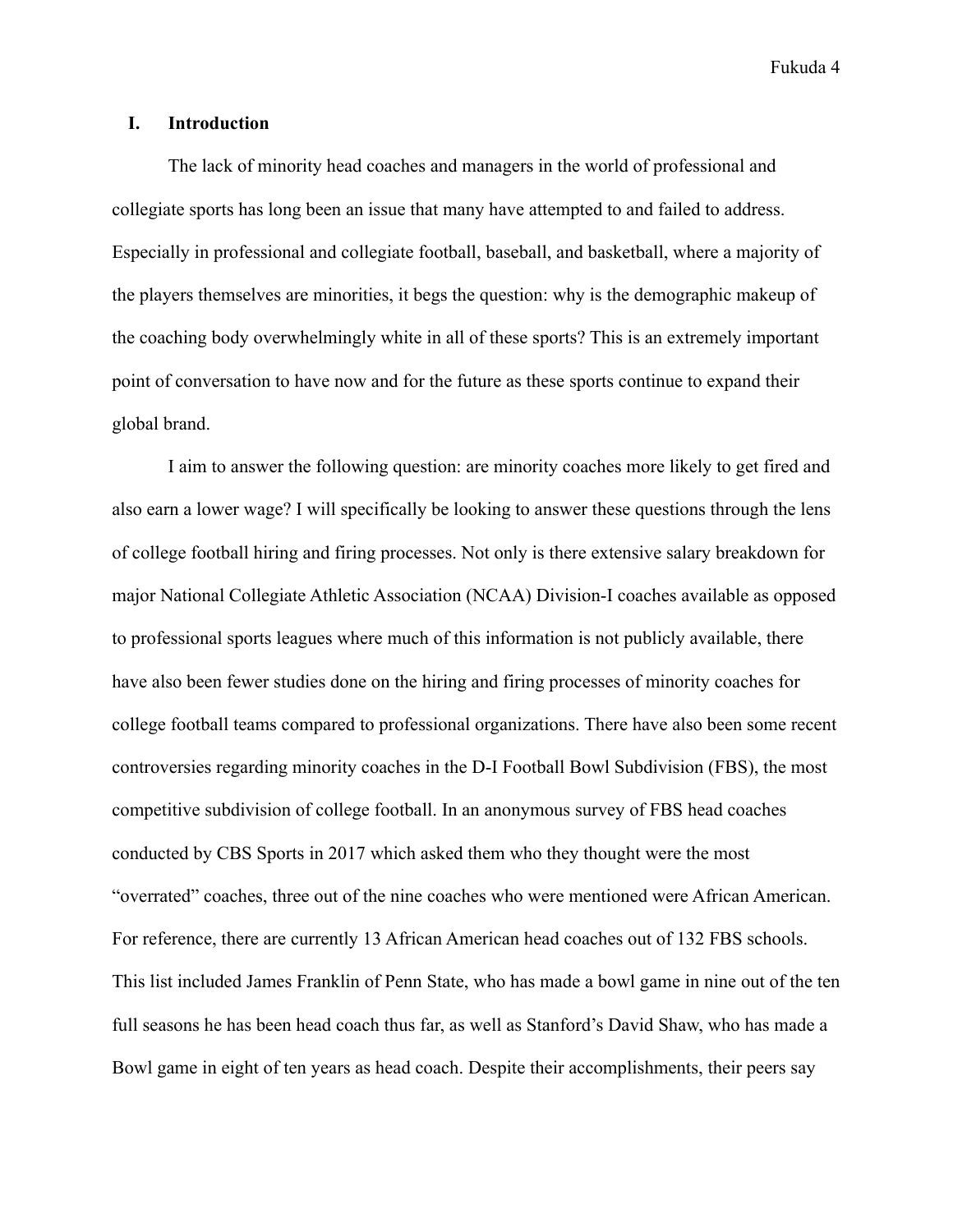they are "full of it," and it serves as a hint to underlying racism that exists within the community (Myerberg, 2018).

It is not as if there have been zero conversations around trying to improve diversity in the sports coaching world. The most notable example is the Rooney Rule, which was instituted in 2003, and requires all National Football League (NFL) teams with a head coaching vacancy to interview at least one person of color during their hiring process. The effectiveness of the rule is still being debated by industry experts, with many citing the discouraging trend of decreasing number of minority head coaches in recent years (Paine, 2020). Taking it at face value, there were the same number of African American head coaches in 2021 as there were in 2003; just three out of 32 positions, with two of them losing their jobs prior to the 2022 season. One of those coaches was Brian Flores, who was fired by the Miami Dolphins, and he filed a class action lawsuit against the NFL and its teams in February 2022. The potential flaws of the Rooney Rule are now being brought to light, with Flores accusing the New York Giants of scheduling a "sham interview" with him to fulfill the minority quota after they had already settled on a new, white head coach (Seifert, 2022).

I observe a set of 300 coaches from 132 FBS schools over the years 2006 to 2021. In order to determine the extent of possible discrimination that exists in the world of D-I college football, my research will test two separate models. In the first model, I analyze whether race affects retention rates through a Cox hazard function controlling for characteristics of the coach, and the school or the conference. I hypothesize that being a non-white coach is negatively correlated with retention at a college. Furthermore, I also hypothesize that wins, bowl appearances and wins in bowl games, and years of experience are all positively correlated with retention. The other, an ordinary least squares regression, will test how race affects the annual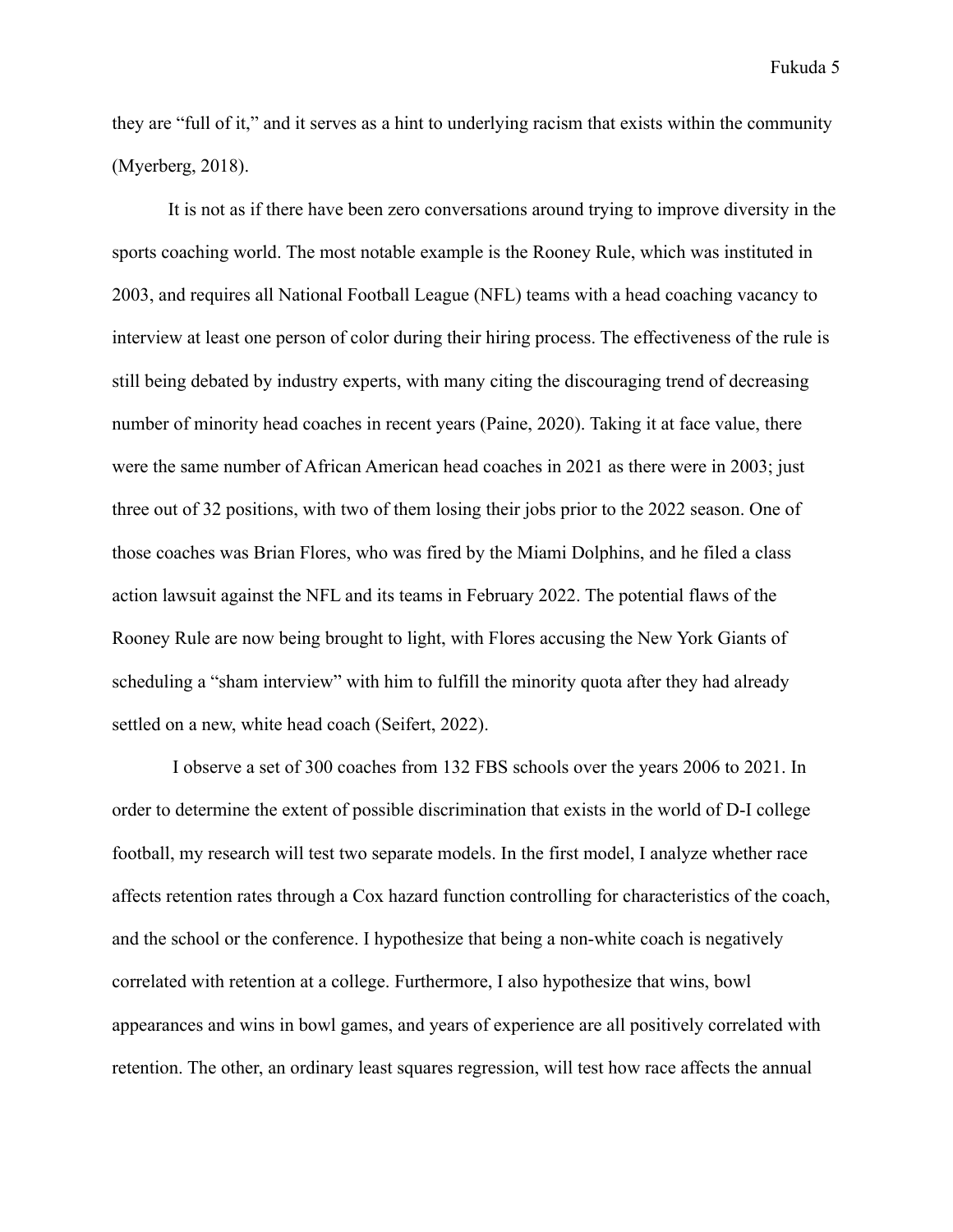salary of a coach, controlling for characteristics of the coach, and the school or the conference. I hypothesize that being a non-white coach is negatively correlated with salary. I also hypothesize that salary is positively correlated with wins, bowl appearances and victories in bowl games, and years of experience. Overall, sports organizations are often studied by economists because there is ample data available, and serves as a microcosm of the overall labor market. It is my hope that my research will shed light on potential wage discrepancies and underlying discrimination that occurs in not only the sports world, but the overall labor force as well.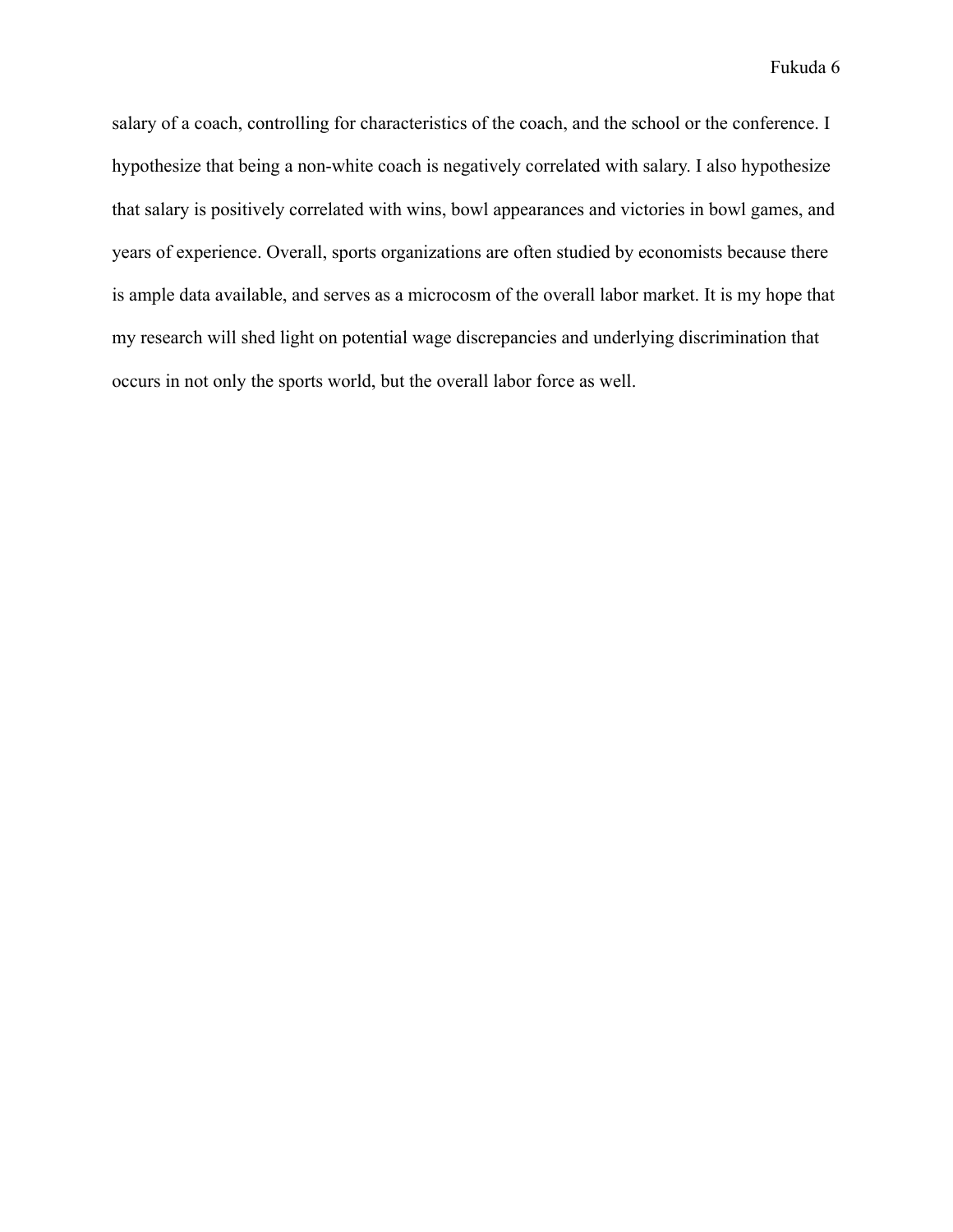# **II. Literature Review**

# *The Racial Wage Gap in the General Labor Force*

In order to fully grasp the extent of racial discrimination that exists in the professional and collegiate sports landscape, it is important to first understand what history has said about racial discrimation in the general labor force, and what factors have contributed to this and what could potentially help lessen the wage gap. Chandra (2000) investigates how racial discrimation in the labor force has changed from the years 1940 to 1990. He finds evidence that during the 1960's black males made substantial gains in closing the wage gap relative to their white counterparts, which can be directly attributed to the waves of Civil Rights legislation that were passed during this time. However, he finds that after 1980, the wage gap increased once again because there was a higher premium placed on more skilled jobs, and black males stopped working as much due to a lesser wage offered to more blue collar jobs. O'Neill's (1990) findings corroborate as much, that beginning in the 1980's, there is more weight placed on higher levels of skill that have been learned in schools. Therefore, while African Americans receive education at a higher rate than before, the difference in school quality or family and socioeconomic background are playing a much larger role in the hiring process. Both Chandra and O'Neill advocate for increased investment in schooling as a means to decrease the racial wage gap.

A recent study conducted by Cunningham and Lopez (2021) observing the enforcement of civil rights laws by judges brings up another important factor in racial discrimination: political affiliation. They find that Republican appointed judges are more likely to dismiss cases involving race and gender rights laws. They also find that the racial wage gaps decrease when judges hear out these cases and have a higher likelihood of enforcing civil rights legislation. Discussing further around civil rights, Blair and Chung (2021) suggest that occupational licensing is a valid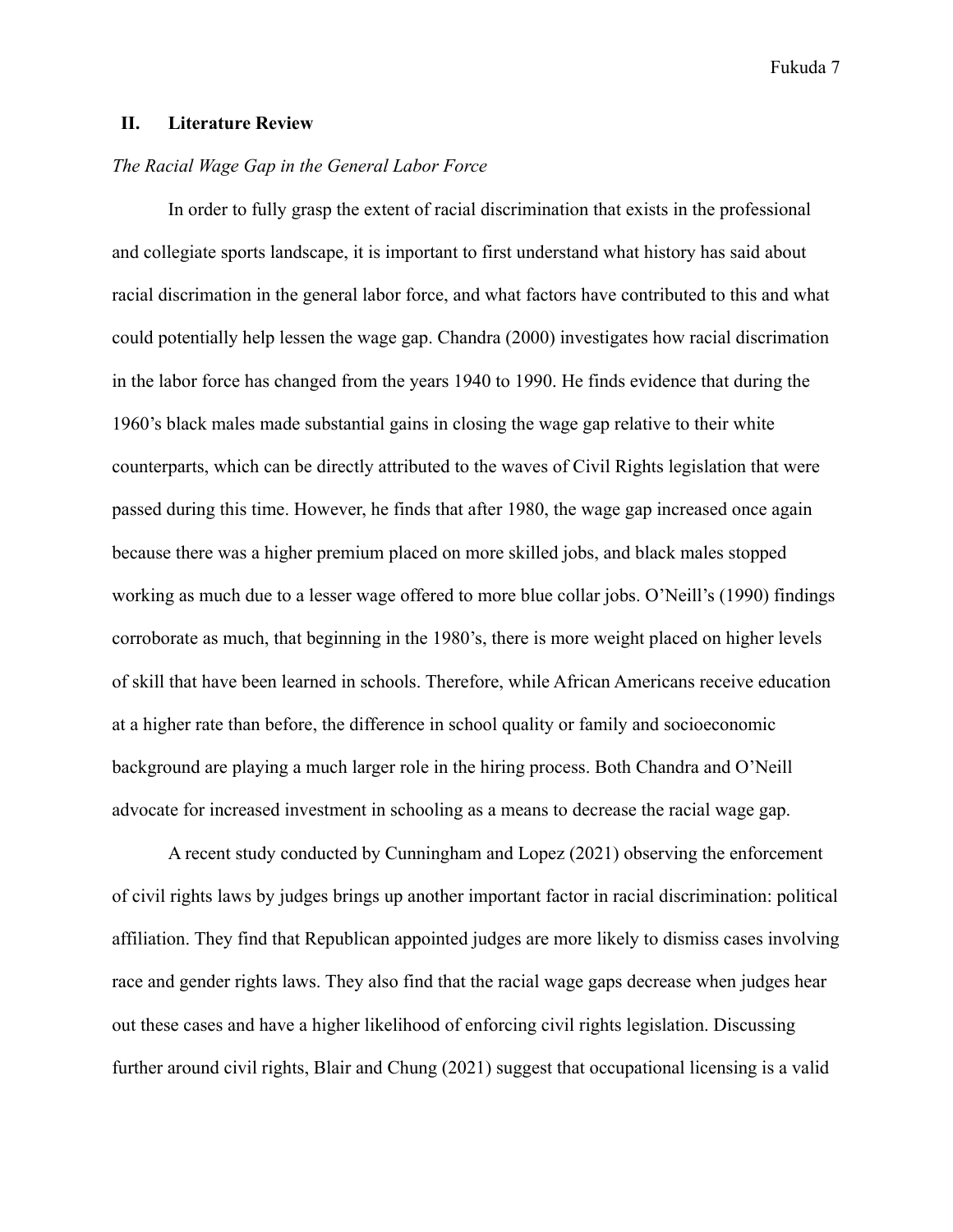solution in working towards closing the racial wage gap. Their study finds that occupational licensing will protect minority races and women from any preconceived notions that employers have about them like they are less intellectually capable than a white male and therefore deserving of a lower wage. Another benefit they find is that occupational licensing will accurately reflect a worker's criminal history, instead of an employer choosing a white name over a black name because of, once again, preconceived notions that black people are more likely to be criminals. They call on government officials to recognize this method as a credible way of helping to level the playing field. However, this result should be taken with a grain of salt, as it is possible that the occupational licensing board themselves discriminate against minorities. Furthermore, people who get released from jail may simply find it harder to get a job.

#### *Discrimination in Sports Coaching Hires*

Previous research has looked at coaching hiring practices and then likelihood of job retention depending on race across professional and collegiate sports. There have been studies done on the racial wage gap for players, but not as much at the coaching level. On the college side, Mixon and Treviño (2004) find that while black representation in the D-I college football coaching ranks is disproportionately low, indicating that it is harder for black coaches to get hired. Interestingly, once hired, black coaches face a dismissal probability that is, on average, 9.6 percentage points lower than that of their white counterparts, ceteris paribus. Their study concludes that colleges are likely to provide minority coaches with favorable treatment and ample resources to succeed because they do not want to incur the negative media backlash that comes associated with dismissing minority coaches. It may be difficult for black coaches to get their foot in the door, but once they are in, they seem to enjoy more job security. In college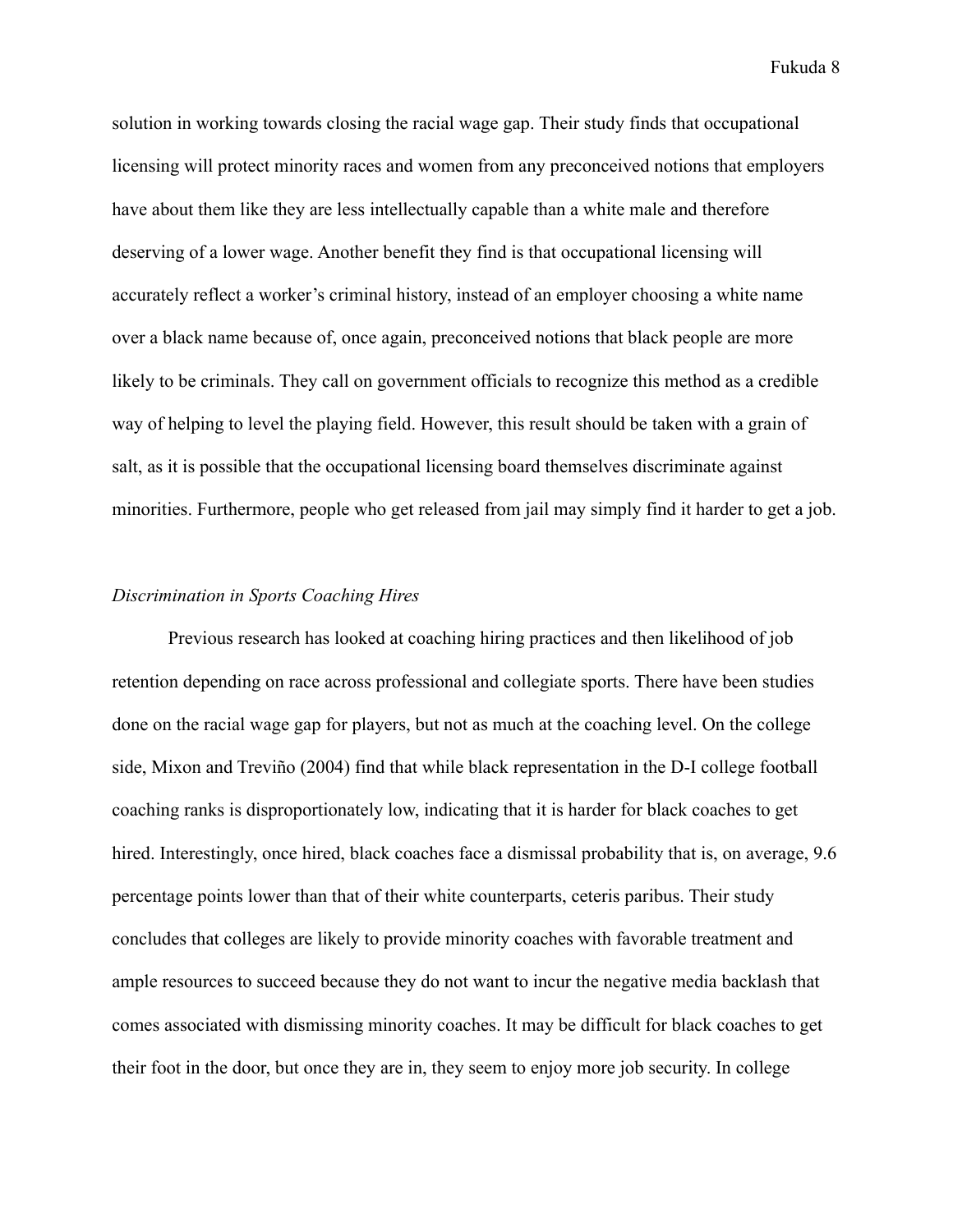basketball, LaFave, Nelson, and Doherty (2016) highlight the importance of understanding institutional environments when it comes to analyzing racial discrimination in the work force through a Cox hazard regression model. They initially find that black coaches face a higher probability of being fired than their white counterparts, until they control for Historically Black Colleges and Universities, which overturns their result. What this indicates is that while a large percentage of HBCUs hire African American coaches, there is a significantly higher turnover rate at these schools due to a number of factors ranging from worse performances than other non-HBCU D-1 schools, and the lack of available funding for these programs that contribute to the poorer performances.

At the professional level, Volz (2012), in his study of hiring practices in Major League Baseball, finds marginal evidence that former black professional players are 74 percent less likely to become a manager than observationally equivalent white former players. Volz also finds significant evidence that Hispanic former players are 66 to 69 percent less likely to coach for major or minor league teams compared to observationally equivalent white former players. Most notably, Volz controls for position played as a former player, since a former catcher or a shortstop, considered the positions who call the shots on the field, who had an unspectacular career have the highest odds of becoming a manager. Both of those positions have traditionally features white players, so he was interested to find whether there was still evidence of discrimination after controlling for this factor.

Madden and Ruther (2010) investigate whether the Rooney Rule has actually achieved what it was intended to do, to increase the number of minority head coaches in the NFL, and they find that it actually has drastically reduced discrimination in the hiring process and increased job security for black coaches. They note how before the implementation of this rule in 2003, from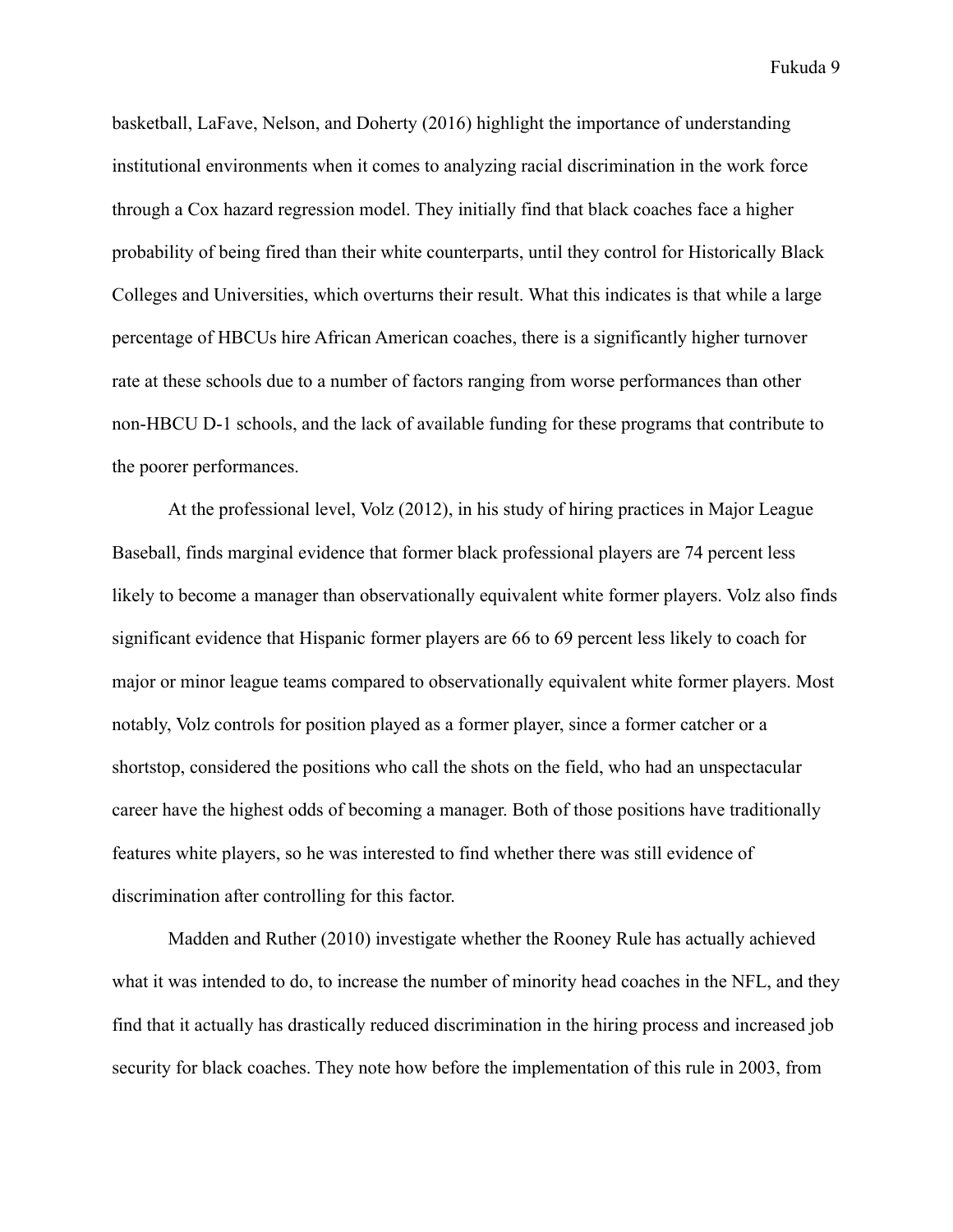1990 to 2002, black coaches significantly outperformed their white counterparts, indicating a higher expectation and a greater chance they would quickly be dismissed if they were not winning. They find that since the Rooney Rule came into play, from 2003 to 2009, this difference in performance has evaporated. Madden and Ruther conclude that black coaches are enjoying greater job security and overall racial discrimination has been reduced in the NFL.

My research will contribute to the existing literature in a few different ways. First, I provide an update on the existing literature through this recent decade which has consisted of more conversations around the topic of race amongst head coaching jobs, and several extenuating circumstances including the COVID-19 pandemic. I also take inspiration from LaFave et al. in their use of the Cox hazard regression model in measuring the survival rates of college coaches, but for football. Second, it incorporates an aspect on salaries of head coaches, which is an issue that has not been explored in-depth very much in literature.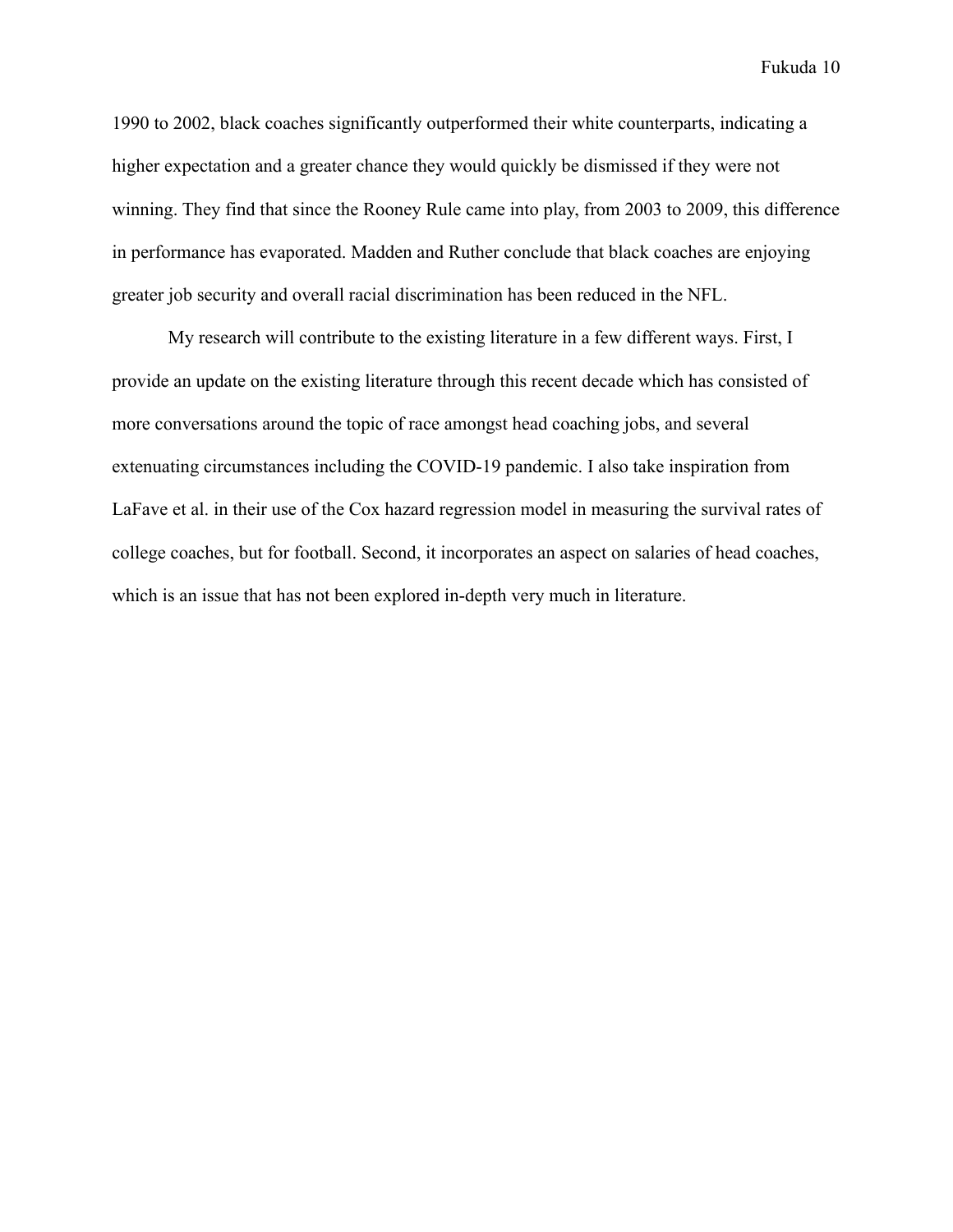#### **III. Data Description & Methodology**

The data I pulled comes from a few different sources. First, data on a coach's exit from a school was determined by cross-checking multiple news sources from the time they left the position between the year 2006 to 2021. Some common sites I relied upon include ESPN, school and local newspapers, and USA Today. If I did not specifically find articles that stated that the coach was fired by the school, I did not qualify them as being terminated. Coaches who were described as having "mutually agreed to part ways," resigned from his position, or left his position for a different school were all counted as an exit from a school without being fired. The exit per year variable is defined as 0 if the coach did not leave his position at the year's end, 1 if he left but was not fired, and 2 if he left and was fired.

Data on total pay, which combines scheduled school pay, bonuses earned, other payments, and possible pandemic pay deductions for 2020 and 2021, was drawn from USA Today, which has been releasing salary information of FBS coaches since 2006, with the most recent edition being released for the 2021 season. Unfortunately, they did not report coaches salaries for 2008 and therefore, the salary information is missing for every coach during that year. I considered taking the average of a coach's salary for the years they were employed by the school and substituting that value in for 2008, but it would have provided a less accurate result as this salary is not accounted for factors such as inflation, and generally, college football has seen a massive increase in revenue and pay for coaches over the past decade. For simplifying purposes, total pay will be presented in log form for the regression model.

I determined whether a coach was white or not based on meticulously observing headshots of each coach, and there were some occasions when it was difficult to determine whether a given coach was white or not. I conducted further studies on the coaches' ethnic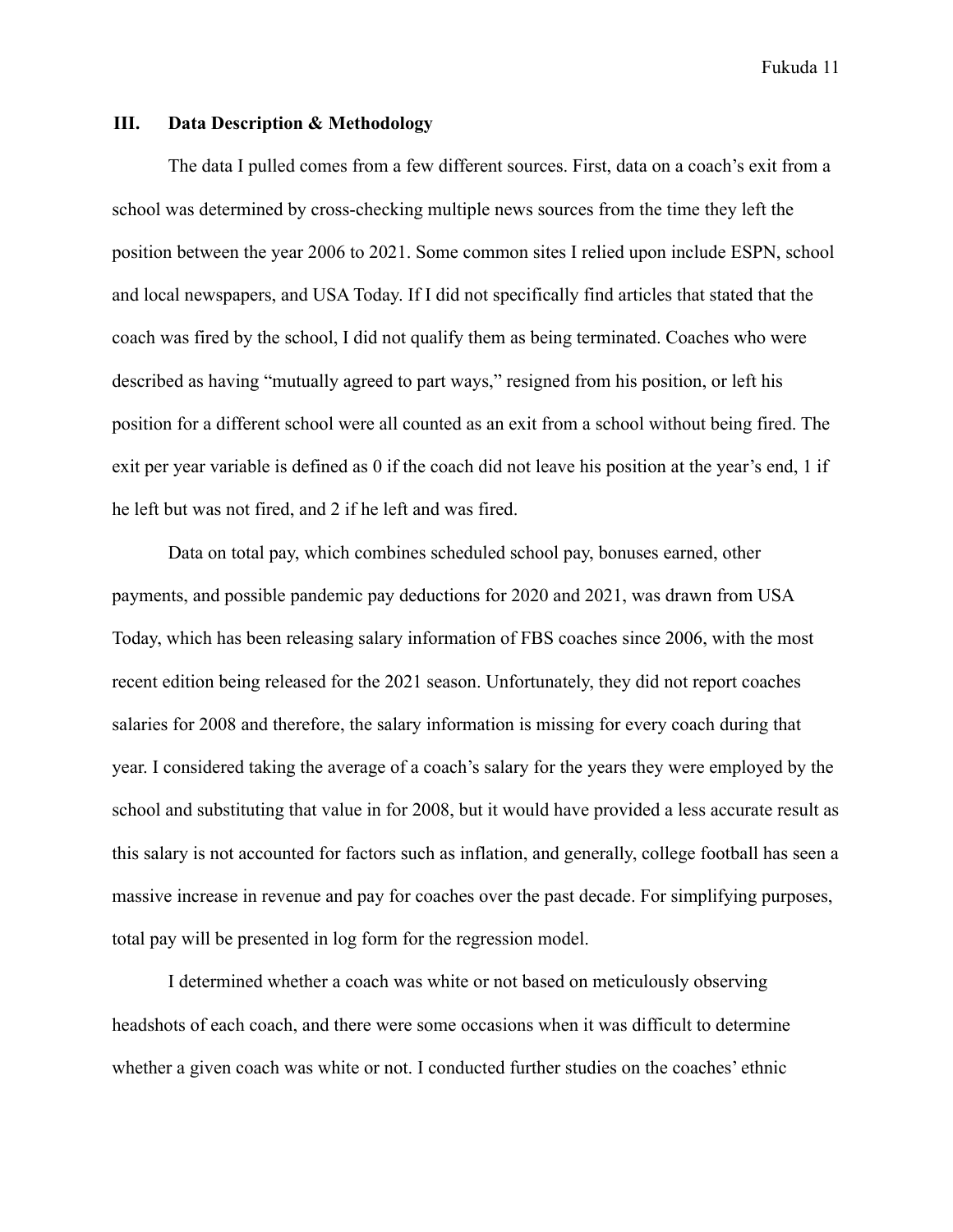backgrounds if there was information available, and also looked for possible pictures of their parents to determine if they were minorities. Coaches who were a mix of caucasian and a different race were still classified as minorities for the purposes of this study.

Finally, data on coach wins, bowl appearance and bowl win/loss in a given year, and total years of experience were all taken from Sports Reference. Every coach in my dataset has coached at least one season after 2006, but for the purposes of the hazard regression model, I collected data on every single season each coach in my dataset has coached, even before 2006. In order to run the survival model, I required data on how many years at the school it took for the coach to get fired. For example, the longest tenured coach in my dataset, Joe Paterno, who had started coaching at Penn State in 1966, was in his 41st season of coaching in 2006. He was fired after the Jerry Sandusky scandal in 2011, so it took 46 years for him to "fail to survive." Finally, if a coach is employed at multiple schools between the years 2006 to 2021, I treated that as if he was several different coaches for the purposes of this study. Lane Kiffin is a prime example as someone who was the head coach of Tennessee for one season in 2009 before taking a job at the University of Southern California, where he spent four seasons before being fired. He re-emerges later as a head coach of Florida Atlantic in 2017 where he spent three seasons before taking the job at Ole Miss, where he is still employed. For the survival analysis, Kiffin will be treated as one coach who got fired, two coaches who exited without being fired, and one coach who has yet to exit his school.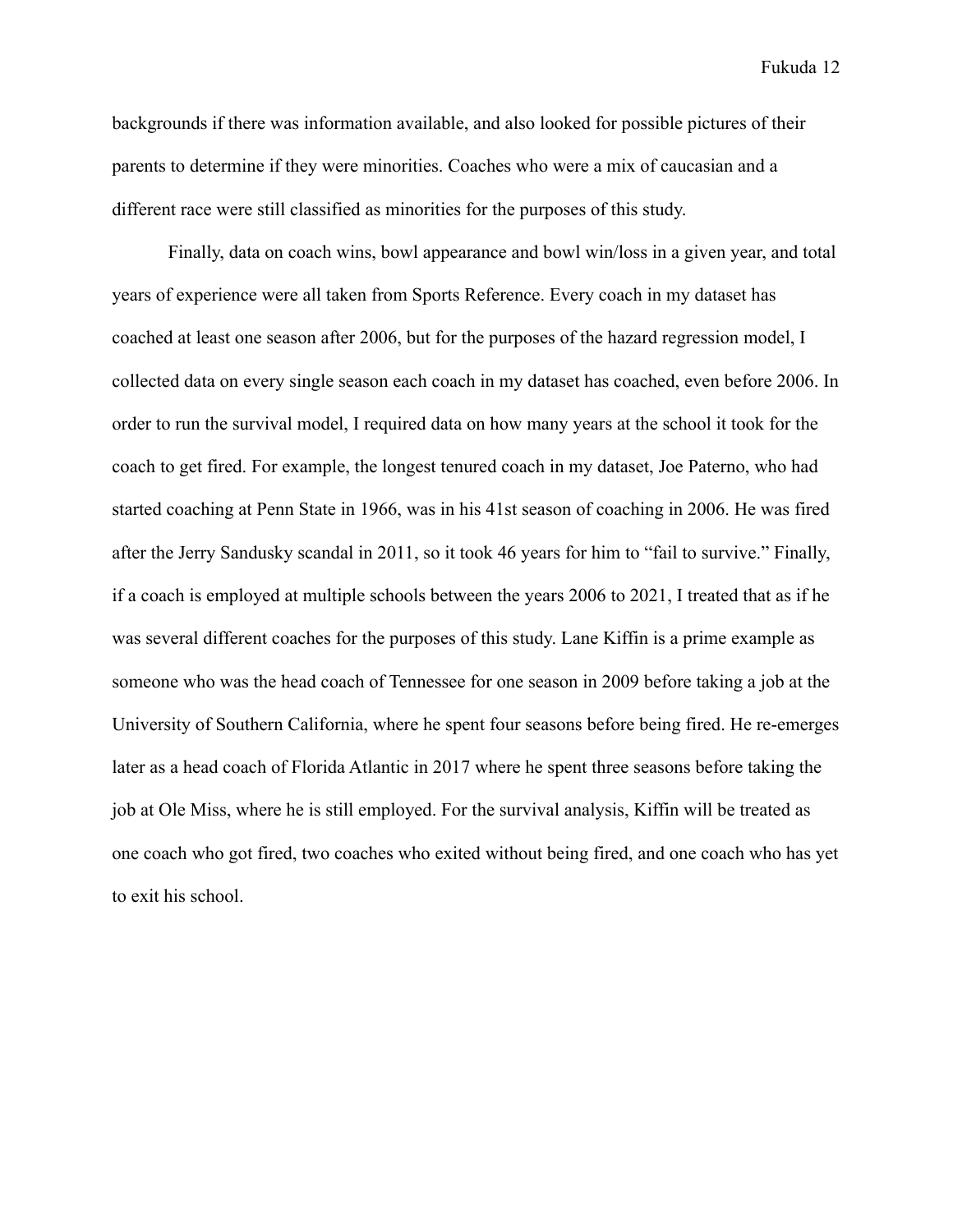| Variable            | <b>Obs</b> | Mean    | Std. Dev. | Min              | Max      |
|---------------------|------------|---------|-----------|------------------|----------|
| Exits per year      | 1900       | .171    | .377      | $\overline{0}$   |          |
| Total pay           | 1783       | 1828118 | 1687613   | $\overline{0}$   | 11132000 |
| Non-white coach     | 1900       | .121    | .326      | $\boldsymbol{0}$ |          |
| Wins                | 1898       | 6.571   | 3.117     | $\overline{0}$   | 15       |
| Bowl appearance     | 1900       | .513    | .5        | $\overline{0}$   |          |
| Bowl win            | 1900       | .258    | .438      | $\overline{0}$   |          |
| Years of experience | 1899       | 11.422  | 6.756     |                  | 46       |

**Table 1: Descriptive Statistics**

Table 1 displays the summary statistics for the key variables I will be testing in my research. I observe that there is a good amount of turnover amongst head coaches, with 17.1% of coaches exiting their current positions, fired or not, on average each year. Another key statistic to be observed here is the low number of non-white head coaches in a given year, about 12.1% of the FBS head coaches are non-white on average. Figure 1 displays the percentage of non-white coaches over time, and while the figure shows an encouraging trend with the number of minority coaches increasing, it also tells me that there is a long way to go for equality in the workforce.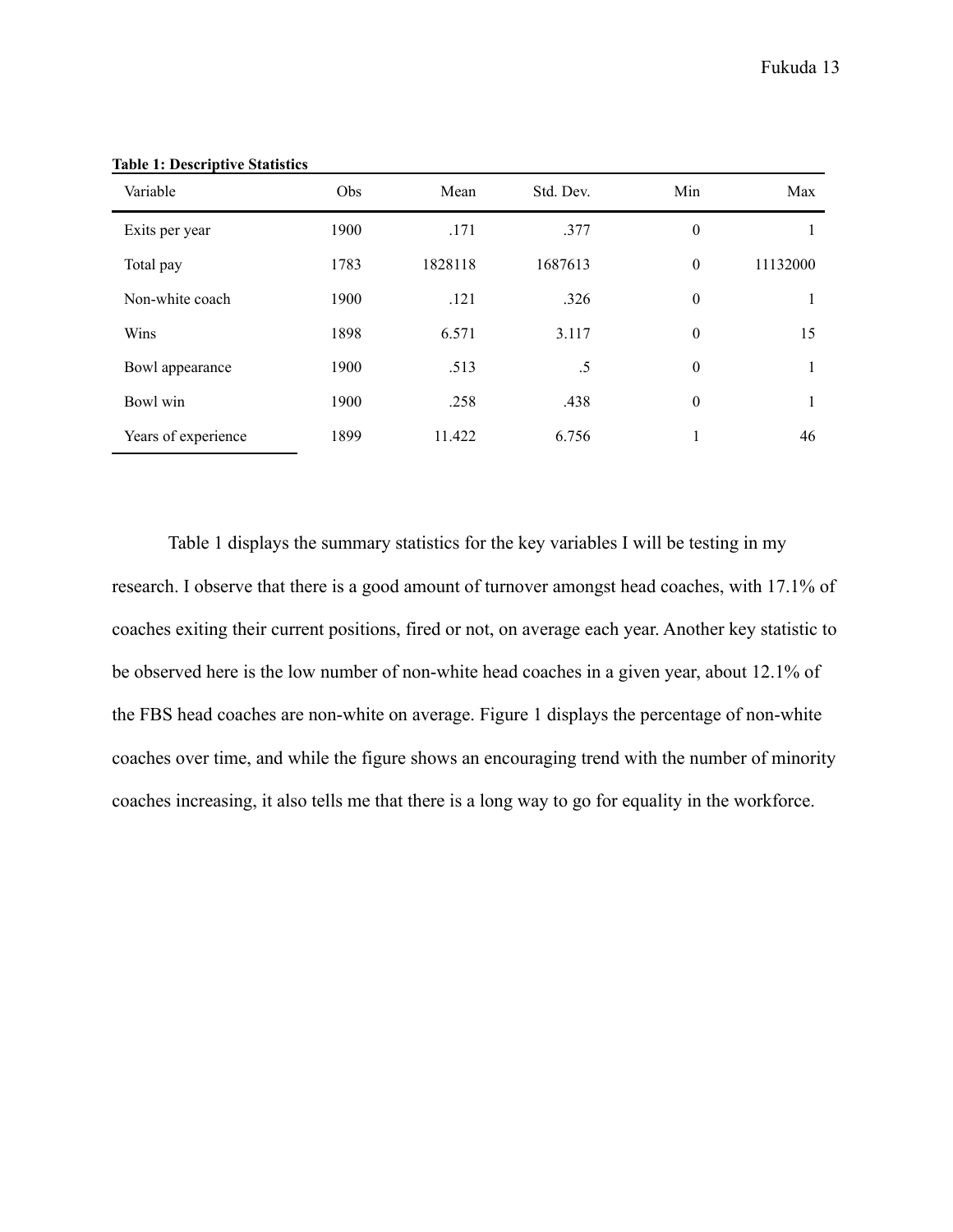



Figure 2 displays the average annual salary of white and non-white coaches between 2006 and 2021. The salary discrepancy had been slowly getting smaller over time, with minority coaches even receiving a higher average total salary than white coaches in 2014. However, the recent 2020 and 2021 trends seem discouraging, as the gap has once again widened between them. A potential explanation for this could be that minority coaches faced harsher pay deductions due to the COVID-19 pandemic and the schools having to cut some funding because of this. This is an idea I will test in the log total pay regression model later on.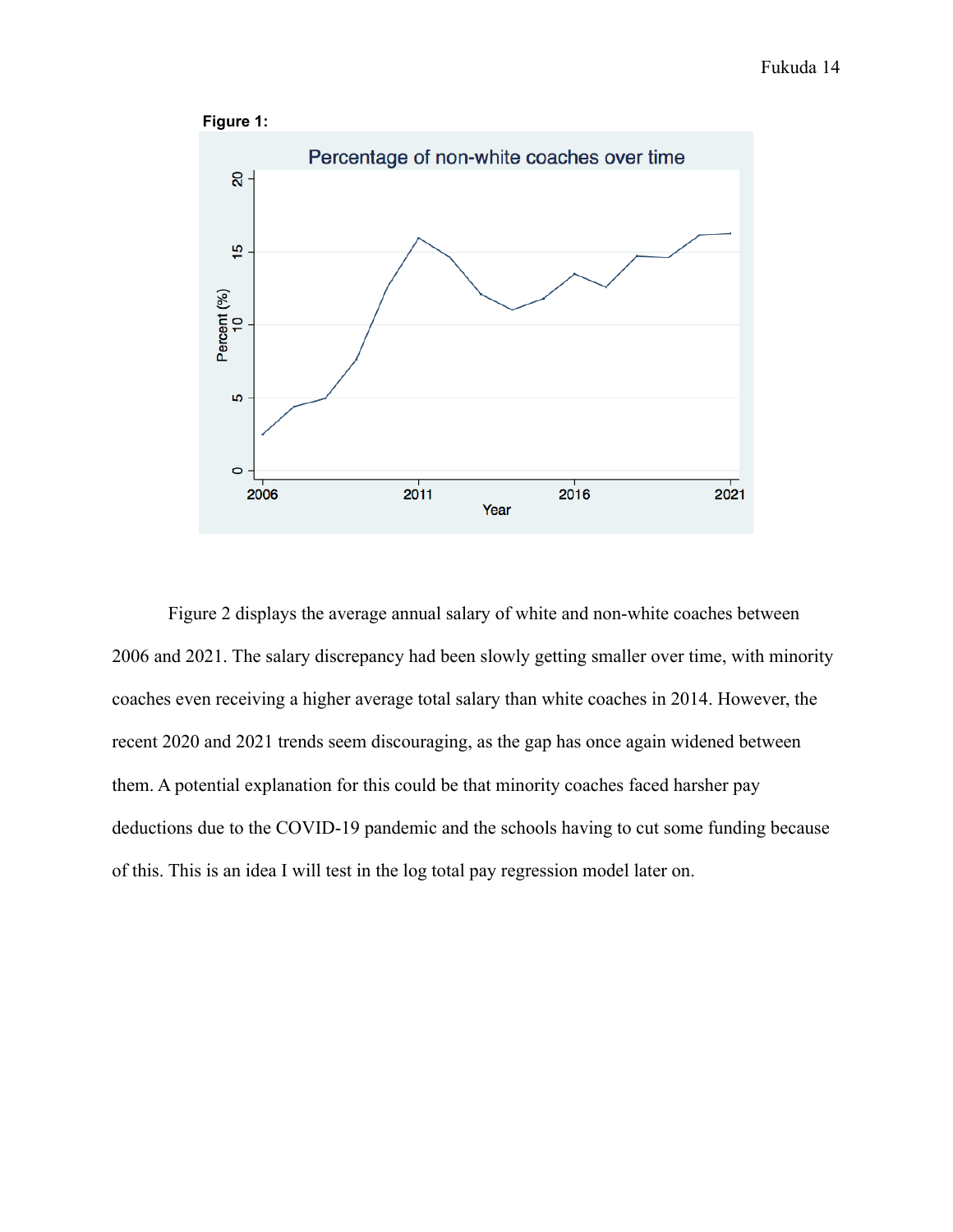

Figure 3 highlights the average wins for white and non-white coaches between 2006 and 2021. White coaches consistently average more wins than minority coaches with the exception of two seasons. There is a drop in wins for both during 2020 because the season was shortened by the pandemic for many schools. Overall, the consistent differences in coach performance based on race could potentially be attributed to the fact that white coaches get hired at better, more established schools.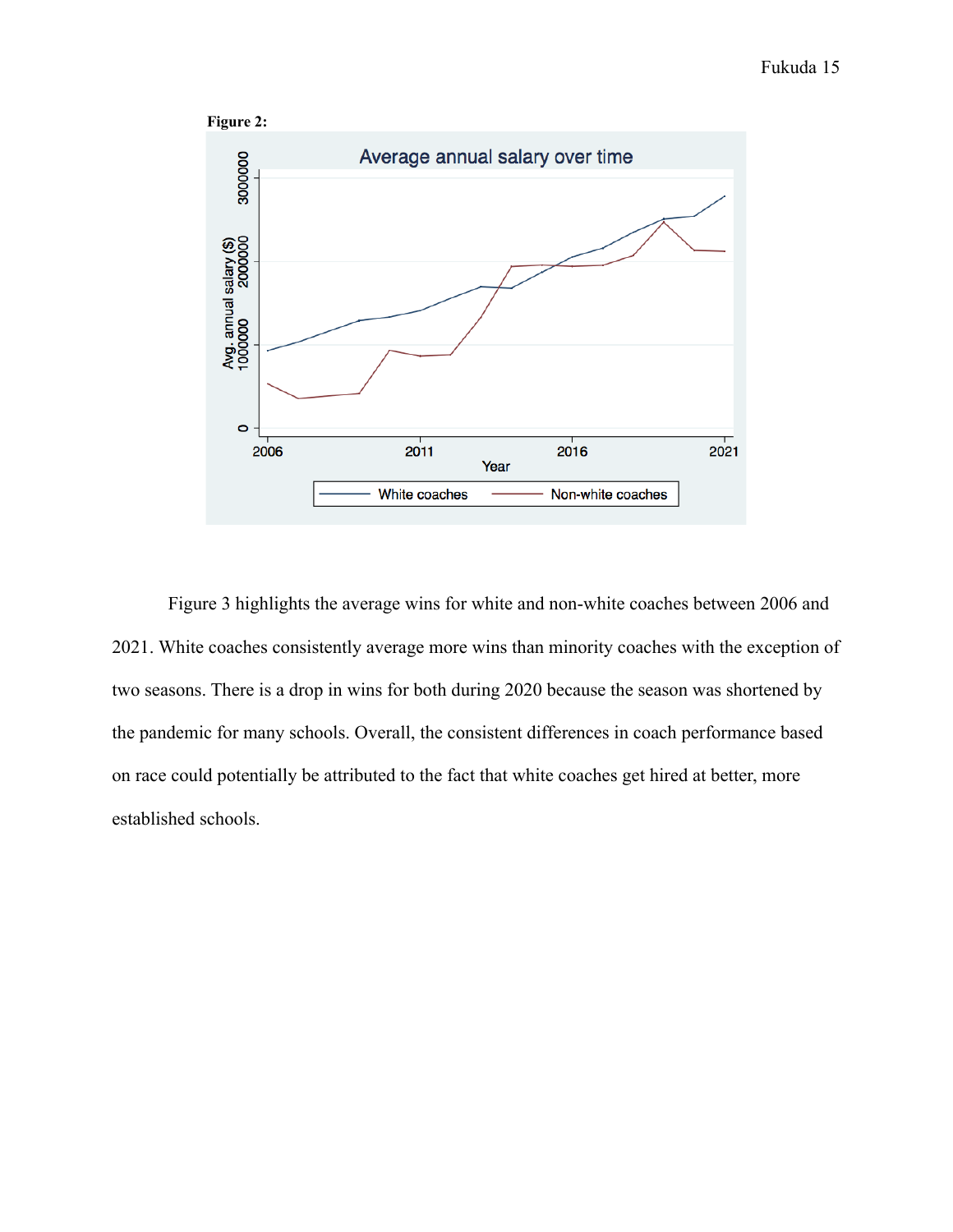

In order to test my hypothesis that being a non-white coach is negatively correlated with retention rates, I will employ a survival models estimating the hazard of being fired at a given time *t*. In order to achieve this I will use a Cox proportional hazard model as outlined below:

$$
log(h_{i,s,c,t}) = \beta_1 \text{non white}_{i,s,c,t} + \beta_2 \text{wins}_{i,s,c,t} + \beta_3 \text{wins}_{i,s,c,t-1} + X_{i,s,c,t} + \alpha_t + \gamma_s + \delta_c + \varepsilon_{i,s,c,t}
$$
\n(1)

where  $h_{i,s,c,t}$  is the hazard rate for an individual coach *i* at school *s* in conference *c* during year *t*. I introduce  $\beta_3 wins_{i,s,c,t-1}$  to determine if the prior year's performance of the team is a strong indicator for coaching turnover.  $X_{i,s,c,t}$  accounts for the additional control variables in the hazard model, which include bowl appearance, bowl win, and years of experience.  $\alpha_t$  indicates time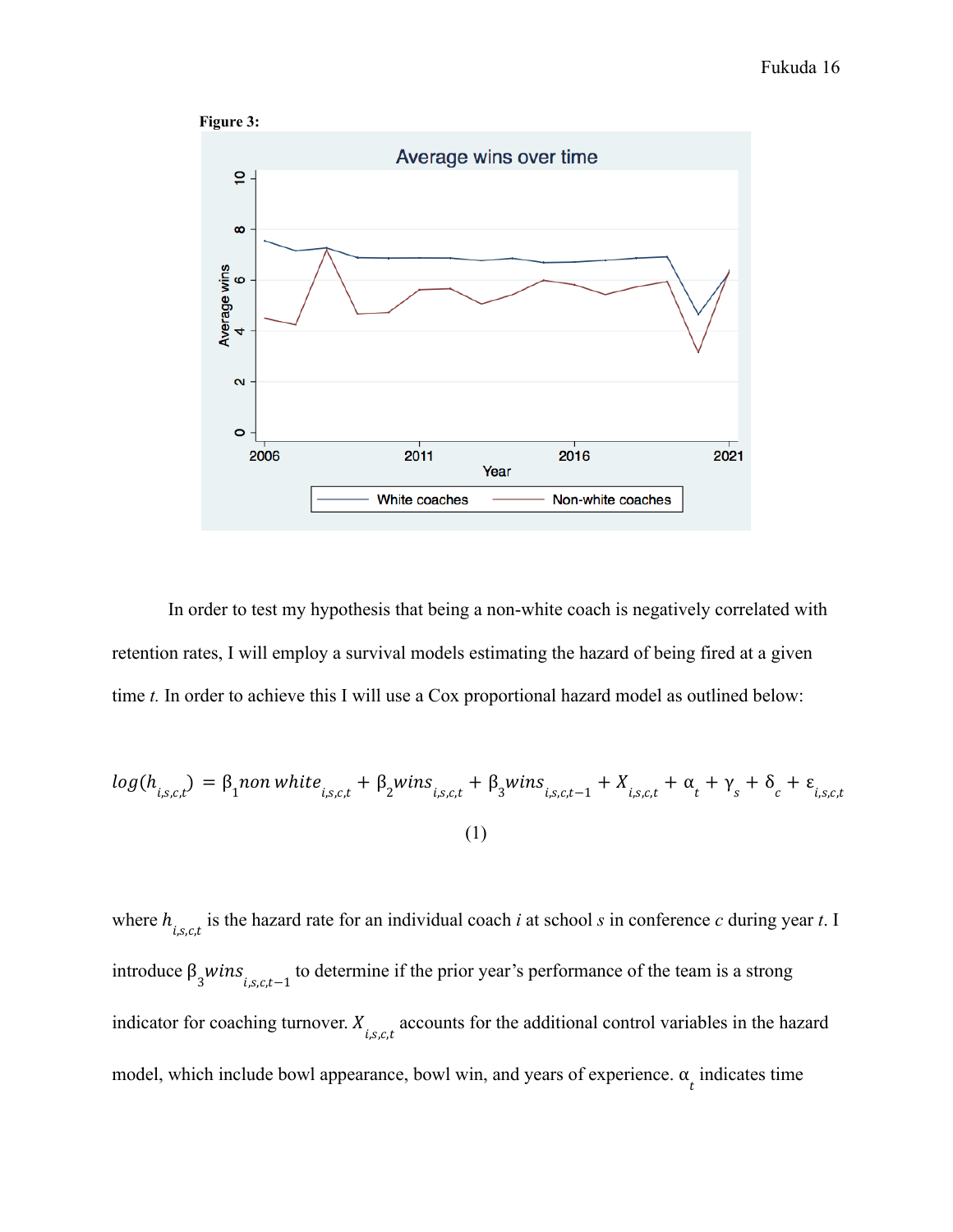fixed effects,  $\gamma_s$  for school fixed effects, and  $\delta_c$  for conference fixed effects. Finally,  $\varepsilon_{i,s,c,t}$ corresponds with the error term which includes all the factors of retention which I fail to account for with my explanatory variables.

Second, to test my next hypothesis that being a non-white coach is negatively correlated with salary, I employ the following regression:

$$
ln(salary_{i,s,c,t}) = \beta_0 + \beta_1 non \text{ white}_{i,s,c,t} + \beta_2 \text{wins}_{i,s,c,t} + \beta_3 \text{wins}_{i,s,c,t-1} + \beta_4 \text{pandemic}_{i,s,c,t}
$$

$$
+ \beta_5 non \text{ white } X \text{pandemic}_{i,s,c,t} + X_{i,s,c,t} + \alpha_t + \gamma_s + \delta_c + \varepsilon_{i,s,c,t} \tag{2}
$$

where  $ln(salary_{i,s,c,t})$  is the natural log of total pay for an individual coach *i* at a school *s* in a conference *c* over a given year *t*. The same controls and fixed effects as equation (1) remain in place for this regression model with the exception of the inclusion of a pandemic variable and an interaction between the non-white variable and pandemic variable. The pandemic isolates the years to just 2020 and 2021, and I will be testing for joint significance between the pandemic and the interaction variable to determine if minority coaches faced larger pay disparities during the height of the pandemic.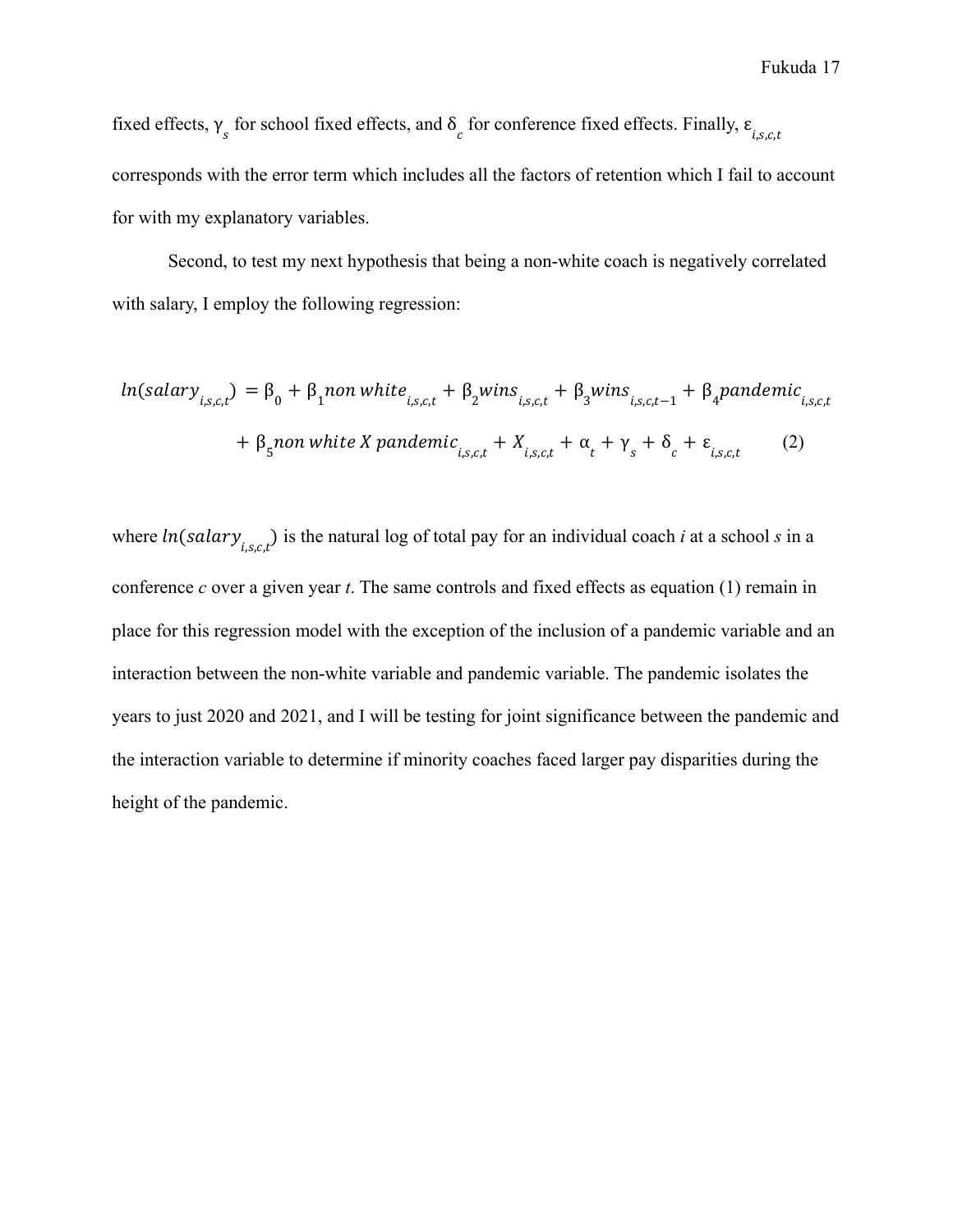# **IV. Results**

#### *Retention Rates*

Table 2 displays the Cox regression model output in terms of hazard ratios. Numbers above 1 indicate a higher likelihood of being fired, while numbers below 1 indicate a lower likelihood. I also ran a proportional hazard test and the p-values are displayed at the bottom of the table. The purpose of a PH test is to determine the smoothness of the survival curve that is being analyzed to make sure it follows the consistent, declining pattern. If the p-values are greater than 0.1, which is the case with all of our output, we fail to reject the null hypothesis.

Column 1 displays the correlation between non-white coaches and the likelihood of being fired. I observe that being a non-white coach is related to a 73.0% increased chance of being terminated, and that is statistically significant at the 99% level. The immediate point to note is the staggering difference in retention between white and minority coaches. The Kaplan-Meier survival estimates shown in Panel A of Figure 4 is a visual representation of the unadjusted hazard regression. I observe that during the tenures of white and minority coaches, minority coaches get fired at a faster rate on average and therefore have a much steeper hazard curve.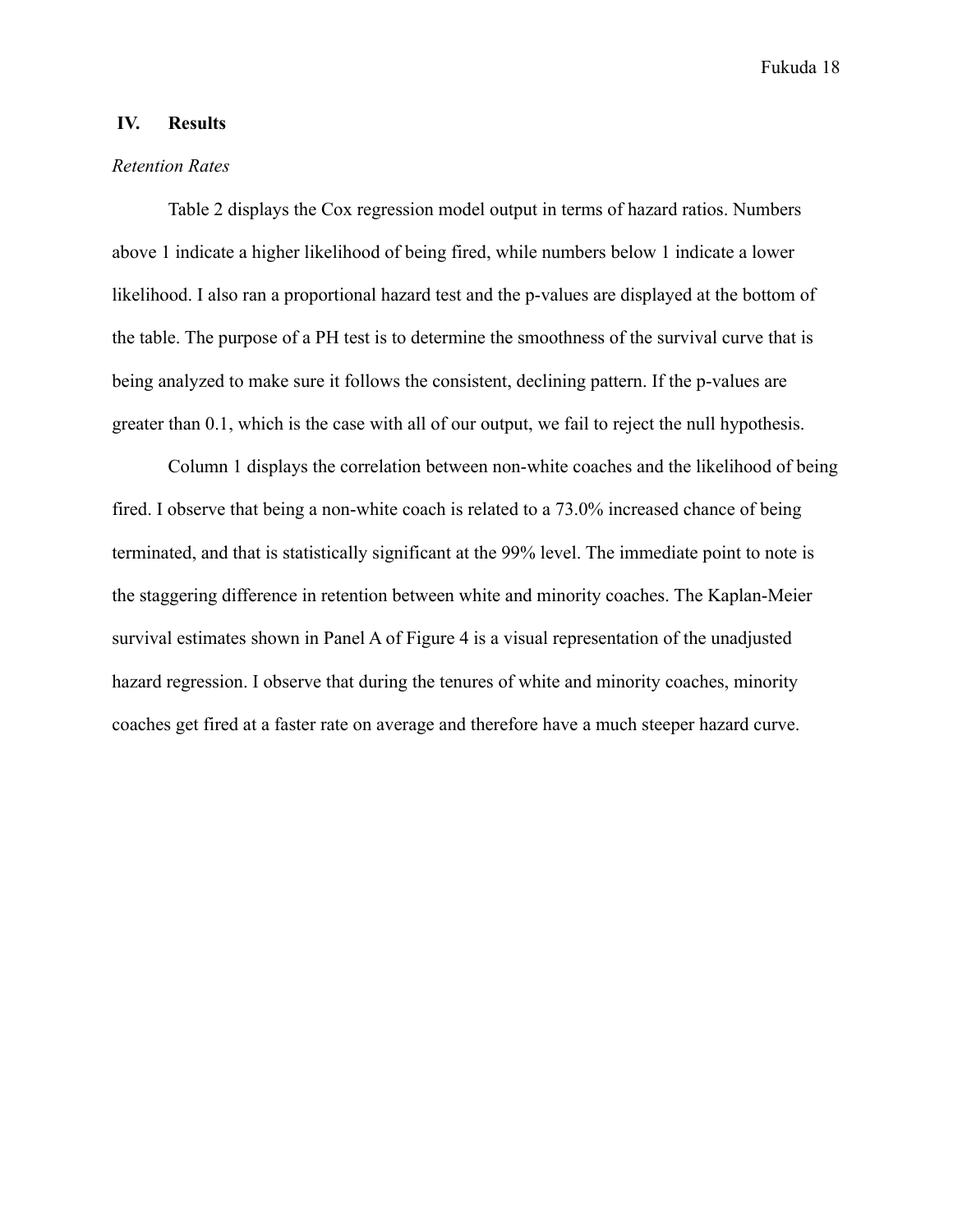| <b>VARIABLES</b>    | (1)        | (2)         | (3)         | (4)         | (5)         | (6)         |
|---------------------|------------|-------------|-------------|-------------|-------------|-------------|
| Non-white coach     | $1.730***$ | $2.452***$  | $1.710**$   | 1.918***    | 1.873***    | 1.520*      |
|                     | (0.357)    | (0.544)     | (0.361)     | (0.416)     | (0.402)     | (0.329)     |
| Wins                |            |             |             | $0.778***$  | $0.766***$  | $0.903**$   |
|                     |            |             |             | (0.022)     | (0.024)     | (0.039)     |
| Last season's wins  |            |             |             | 0.964       | 0.974       | 0.983       |
|                     |            |             |             | (0.030)     | (0.032)     | (0.033)     |
| Years of experience |            |             |             |             |             | $0.943***$  |
|                     |            |             |             |             |             | (0.017)     |
| Bowl appearance     |            |             |             |             |             | $0.216***$  |
|                     |            |             |             |             |             | (0.074)     |
| Bowl win/loss       |            |             |             |             |             | 1.176       |
|                     |            |             |             |             |             | (0.467)     |
| School FE           |            | $\mathbf Y$ |             | $\mathbf Y$ | $\mathbf Y$ | $\mathbf Y$ |
| Conference FE       |            |             | $\mathbf Y$ |             |             |             |
| Year FE             |            |             |             |             | $\mathbf Y$ | $\mathbf Y$ |
| Observations        | 1,900      | 1,900       | 1,899       | 1,851       | 1,851       | 1,850       |
| PH test (p-value)   | 0.645      | 0.999       | 0.999       | 0.999       | 0.999       | 0.999       |

#### **Table 2: Cox Regression Model - Hazard Ratios**

Robust seeform in parentheses

\*\*\* p<0.01, \*\* p<0.05, \* p<0.1

Column 2 incorporates school fixed effects into the model, comparing the likelihood of a minority coach to get fired to a white coach within the same school, and there are some staggering results. After controlling for school fixed effects, a non-white coach now has an astronomically high 145.2% higher chance of being fired compared to their white counterparts; statistically significant at the 99% level. For Column 3, I replaced school fixed effects with conference fixed effects in order to determine if effects of discrimination were larger within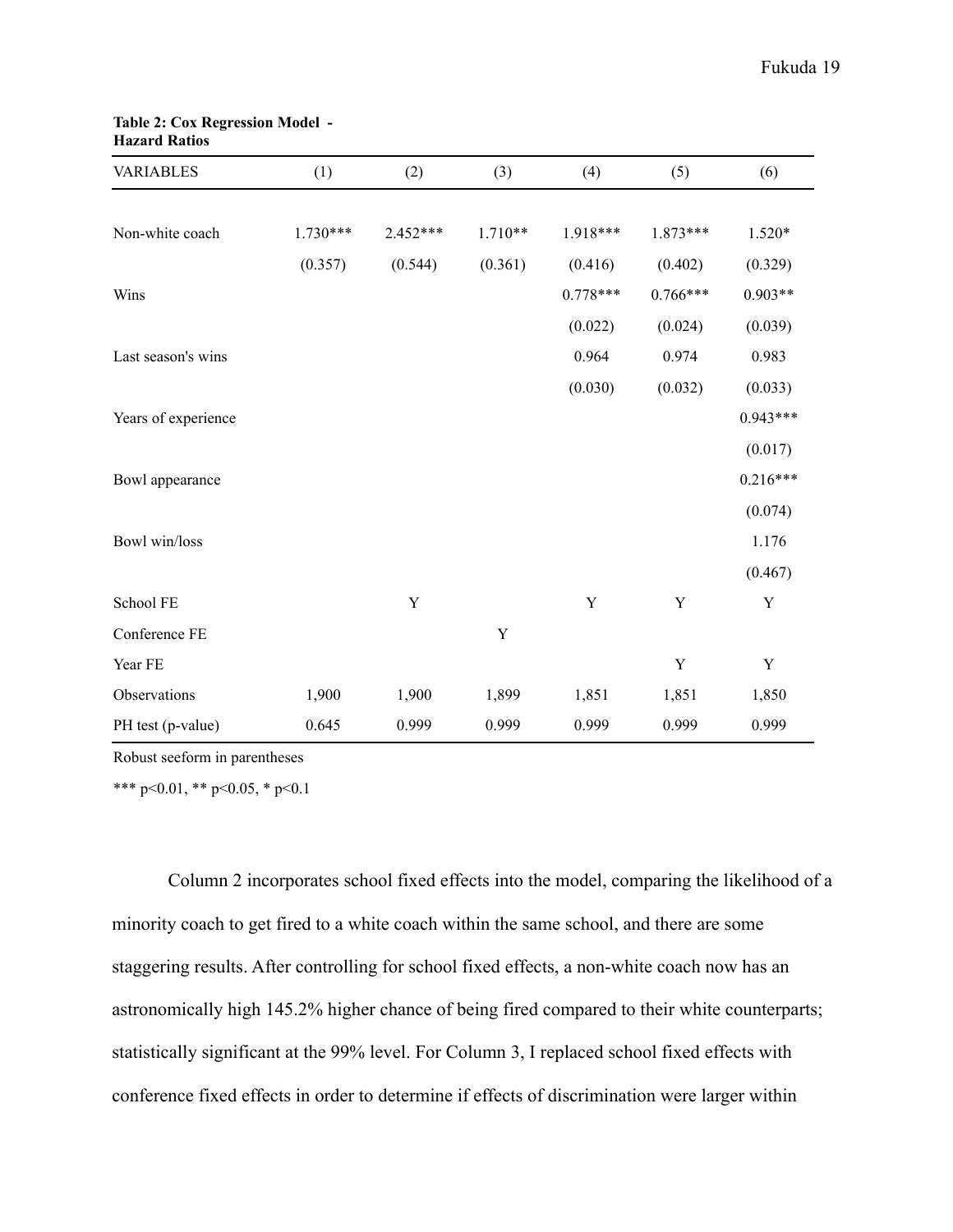conferences, which contains clusters of different schools within a given region of the country, or whether they were very school specific. I find that after controlling for conference fixed effects, being a non-white coach is related to a 71.0% higher chance of being fired, which was statistically significant at the 95% level. Interestingly enough, with conference fixed effects, the likelihood of being fired is extremely close to the raw Cox regression that was run in Column 1. I determined from Columns 2 and 3 that discrimination in head coach retention is much more specific to within individual schools than in conferences.



**Figure 4:**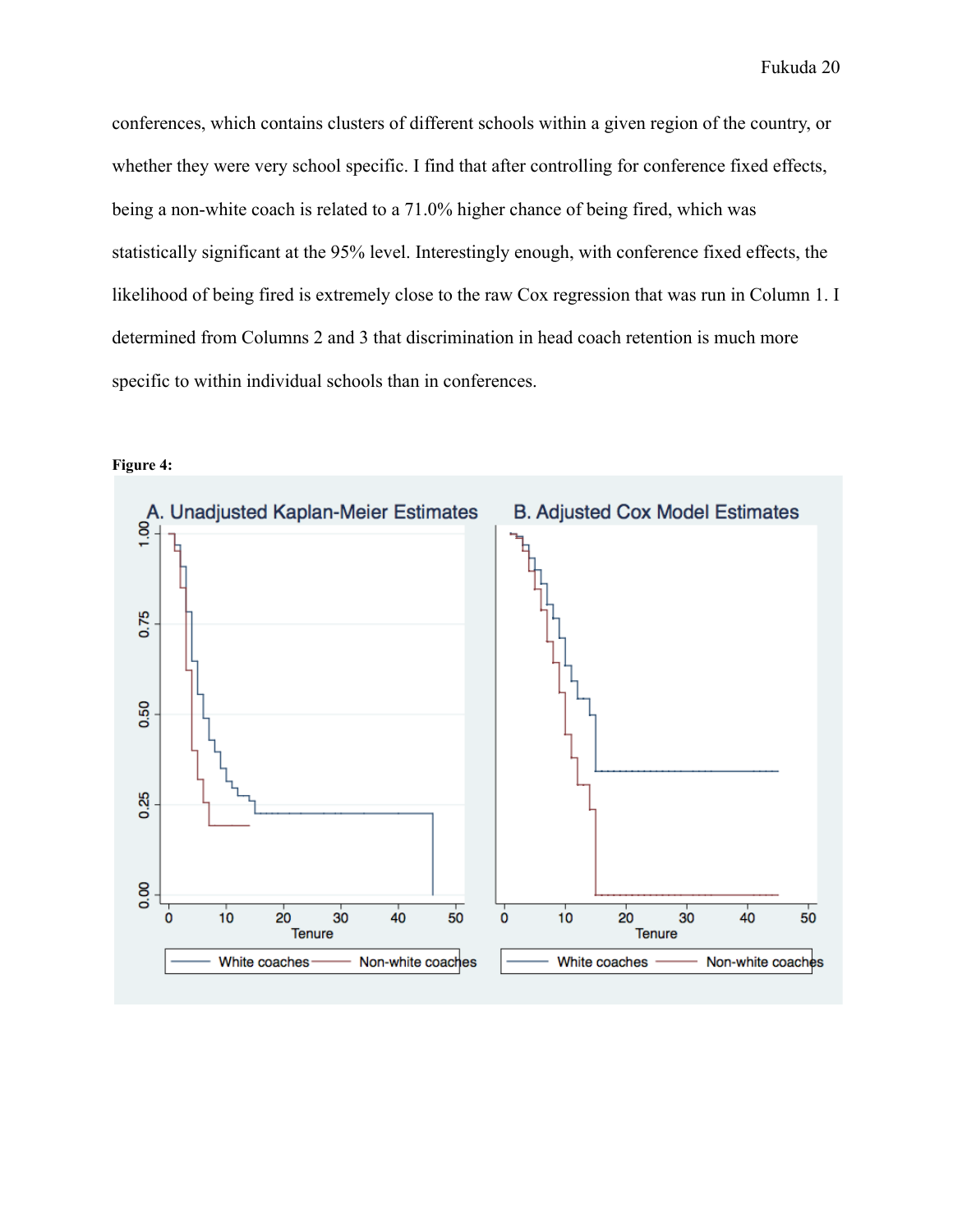In Column 4, I incorporate controls for wins and a win lag as an extension on the regression from Column 2. The number of wins are a direct attribute of a coach's success at a college or university, and presumably has a large impact on whether a coach is retained or not. Furthermore, adding in the prior season's wins for each school before a coach was hired could potentially highlight whether minority coaches are brought into more underachieving programs. I find that being a non-white coach is related to a 91.8% higher chance of being fired, holding all else in the model constant, and that is statistically significant at the 99% level. Furthermore, the hazard ratio of 0.778 demonstrates that a coach is significantly less likely to be fired if they win more games; significant at the 99% level. Column 6 incorporates calendar year fixed effects into the current model, and overall I observe very little changes in the output. Here, being a non-white coach is related to a 87.3% more likelihood of being fired, all else held equal. The significance still holds up at the 99% level. The wins variable has a hazard ratio of 0.766; in other words, winning an extra game is related to a 23.4% less likely chance of being fired. It is still statistically significant at the 99% level. The win lag variable is still insignificant at all levels. The lack of much variation in the output demonstrates how evidence of discrimination persists within each year.

Finally in Column 6, additional controls were incorporated to determine if the effects of race would be mitigated. The control variables added here were: total years of coaching experience, whether a given coach *i* appeared in a bowl game each season or not, and whether he won that game or not. After adding in these variables, being a non-white coach is related to a 52.0% higher chance of being fired, all else in the model held constant. It is significant at the 90% level, however, I will note that the p-value of this output was 0.054, which indicates just how close to 95% significance this result is. A hazard ratio of 0.943 for years of experience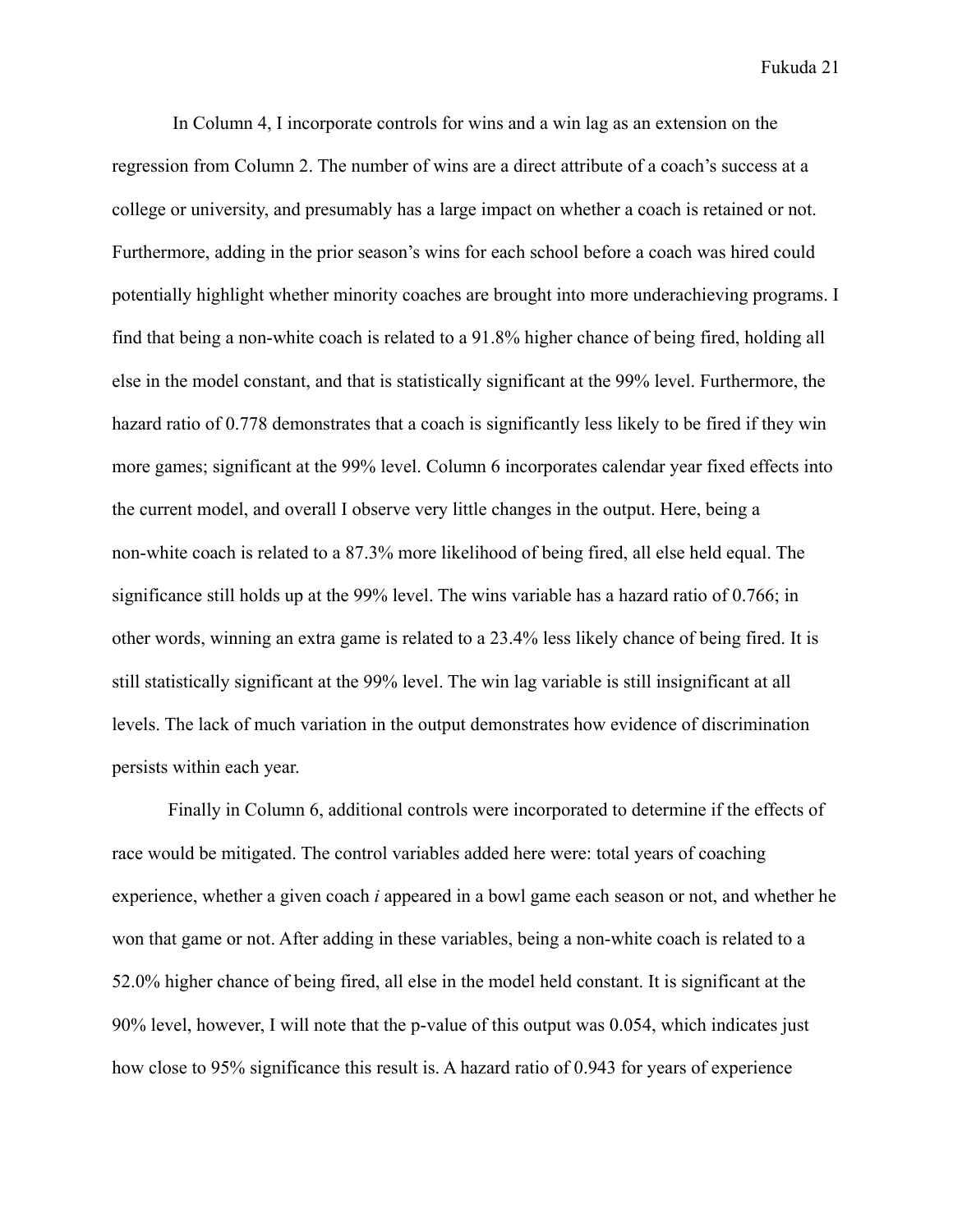shows that the longer you have been a coach, the less likely you are to get fired, and is statistically significant at the 99% level. One extra year of experience is related to a 5.7% increase in predicted retention. The astonishing outcome to focus on is the bowl appearance variable, which has a hazard ratio of 0.216, significant at the 99% level, which tells me that a bowl appearance will increase a coach's chance of retention for that season significantly. Whether the coach wins or loses that bowl game seems to matter less, as the value is insignificant. The effect of wins here are also mitigated after these controls are added, as the variable now has a hazard ratio of 0.903, significant at the 95% level. The Panel B graph in Figure 4 is a visual representation of the predicted survival curves for white and minority coaches with all of the controls and fixed effects from Column 6. I observe that white coaches are still consistently more likely to be retained after each given season compared to minority coaches.

#### *Salary*

Table 3 captures the regression outputs from equation (2), with non-white coach as the treatment variable and log total pay as the response variable. Column 1 displays the standard OLS regression with no added controls or fixed effects, and I observe a statistically insignificant result which does not point to any particular correlation between race and salary. Column 2 adjusts for calendar year fixed effects, and now observe that being a non-white coach is related to a 12.5% decrease in predicted annual salary.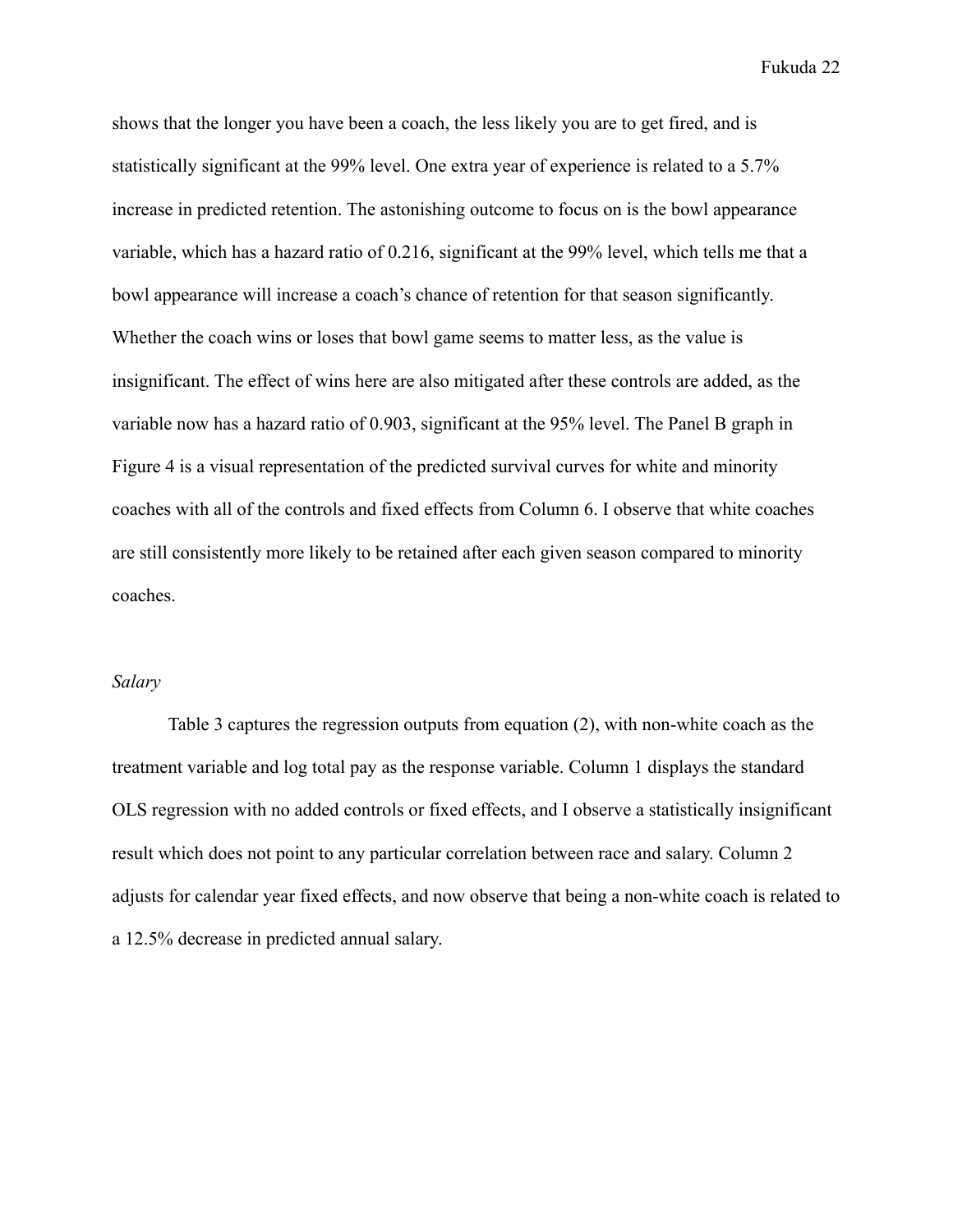#### **Table 3: Ordinary Least Squares**

| <b>VARIABLES</b>     | (1)      | (2)         | (3)         | (4)         | (5)         | (6)         | (7)         |
|----------------------|----------|-------------|-------------|-------------|-------------|-------------|-------------|
|                      |          |             |             |             |             |             |             |
| Non-white coach      | $-0.069$ | $-0.134**$  | 0.060       | $0.160***$  | $-0.005$    | 0.010       | $-0.004$    |
|                      | (0.068)  | (0.062)     | (0.060)     | (0.058)     | (0.029)     | (0.029)     | (0.033)     |
| Wins                 |          |             | $0.053***$  | $0.023**$   | 0.004       | $0.020***$  | 0.004       |
|                      |          |             | (0.007)     | (0.010)     | (0.004)     | (0.004)     | (0.004)     |
| Last season's wins   |          |             | $0.079***$  | $0.065***$  | $0.021***$  | $0.037***$  | $0.021***$  |
|                      |          |             | (0.007)     | (0.007)     | (0.003)     | (0.003)     | (0.003)     |
| Years of experience  |          |             |             | $0.034***$  | $0.009***$  | $0.011***$  | $0.009***$  |
|                      |          |             |             | (0.003)     | (0.002)     | (0.002)     | (0.002)     |
| Bowl appearance      |          |             |             | $0.134**$   | 0.008       | $-0.018$    | 0.008       |
|                      |          |             |             | (0.061)     | (0.023)     | (0.028)     | (0.023)     |
| Bowl win/loss        |          |             |             | 0.056       | $-0.020$    | $-0.022$    | $-0.020$    |
|                      |          |             |             | (0.051)     | (0.020)     | (0.024)     | (0.020)     |
| Pandemic             |          |             |             |             |             |             | 1.237***    |
|                      |          |             |             |             |             |             | (0.052)     |
| Pandemic X non-white |          |             |             |             |             |             | $-0.004$    |
| coach                |          |             |             |             |             |             | (0.062)     |
| School FE            |          |             |             |             | Y           |             | $\mathbf Y$ |
| Conference FE        |          |             |             |             |             | $\mathbf Y$ |             |
| Year FE              |          | $\mathbf Y$ | $\mathbf Y$ | $\mathbf Y$ | $\mathbf Y$ | $\mathbf Y$ | $\mathbf Y$ |
| Observations         | 1,651    | 1,651       | 1,613       | 1,612       | 1,612       | 1,612       | 1,612       |
| R-squared            | 0.001    | 0.106       | 0.253       | 0.310       | 0.916       | 0.854       | 0.916       |

Robust standard errors in parentheses

\*\*\* p<0.01, \*\* p<0.05, \* p<0.1

Column 3 builds on this by incorporating wins and a win lag as controls. The significance for non-white coach and log total pay once again goes away, while wins and prior season's wins are both statistically significant at the 99% level. An extra win during a given season is related to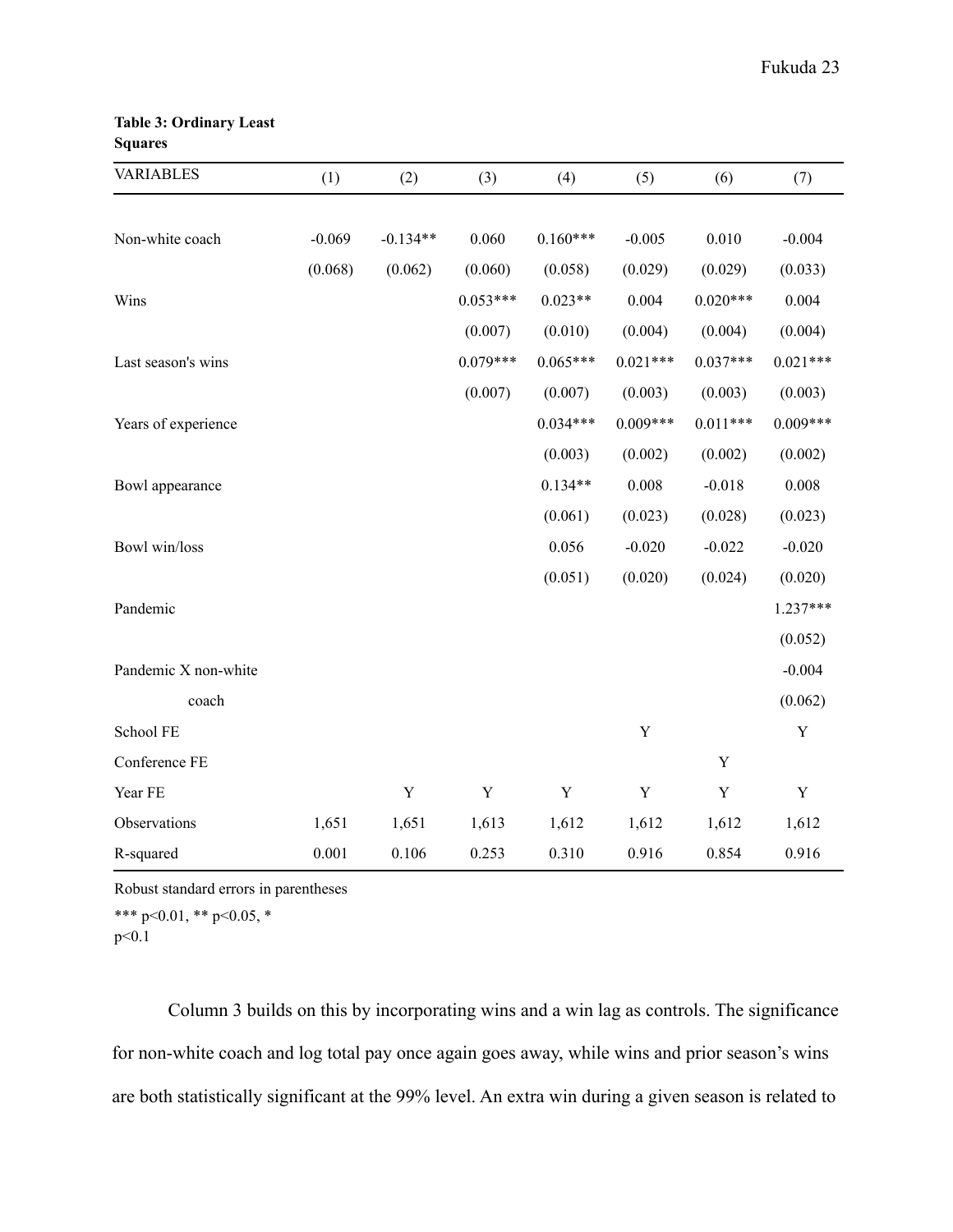a 5.3% increase in predicted wage, while an additional win during the prior season is related to a 7.9% increase in predicted wage. This aspect is simple to comprehend intuitively, as more success will lead to a higher paying contract and opportunities to earn more in bonuses.

In Column 4, I include the control variables: years of experience, bowl appearance, and bowl win. Contrary to my initial hypothesis, Column 4's results show that being a non-white coach is related to a 17.4% increase in predicted total pay, all else in the model held constant. This is statistically significant at the 99% level. The effects of wins and prior season's wins are mitigated from the inclusion of other controls. An additional year of coaching is related to a 3.4% increase in predicted pay, and a bowl appearance within a given year is related to a 13.4% increase in predicted pay. The bowl appearance aspect most likely is related to the potential bonuses and other payments the coach receives from qualifying for a bowl game.

The addition of school fixed effects in Column 5 helps tell an extremely interesting story in conjunction with Column 4. After controlling for school fixed effects, the statistical significance disappears once again, and there seems to be no relationship between race and salary within schools. The results from Column 4 help explain the following idea that bigger, more established programs are more likely to hire minority coaches as they are under a larger spotlight from the general public, which explains why they would theoretically get paid more on average than their white counterparts when comparing across schools. However, once controlling for school fixed effects, I observe that there is no difference in pay between white and minority coaches within schools, thus disproving my initial hypothesis that schools would see an opportunity to undercut minority coaches and pay them less. Furthermore, the bowl appearance and win variables are now no longer statistically significant and seemingly have no relationship to pay within a given school. Years of experience and last season's wins are still significant at the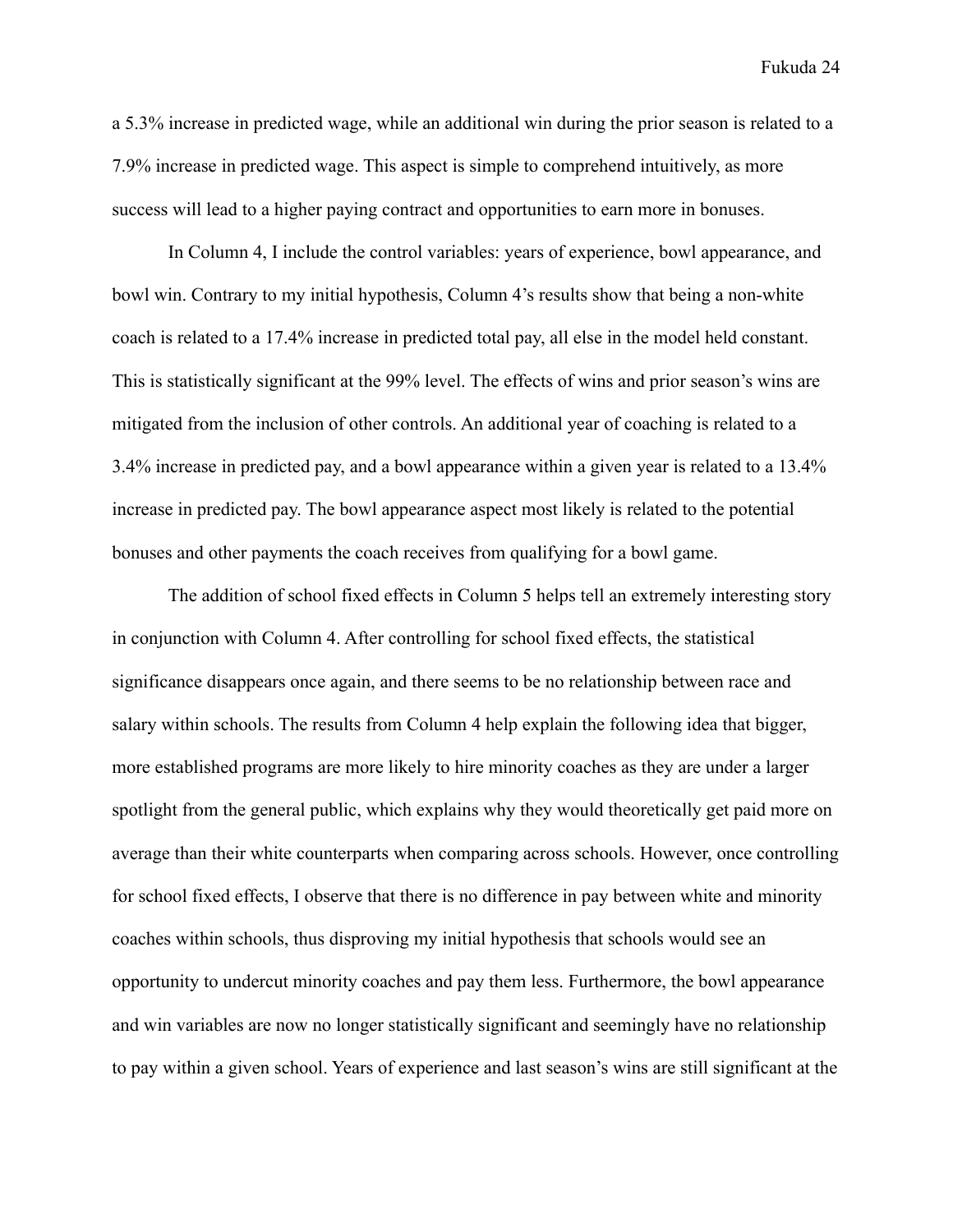99% level, but their effects have been mitigated as well, with years of experience being positively correlated with salary at 0.9%, and last season's wins at 2.1%. Another point of note is that the R-squared value in Column 5 is significantly higher than the R-squared value in Column 4, indicating that a majority of the variation in the dataset exists from different schools. I also wanted to observe whether comparing within conferences instead of schools would change the outcome, which Column 6 displays. There is still seemingly no relationship between salary and race, although the coefficient sign of non-white coach flips from negative to positive. Furthermore, wins are related to a 2.0% increase in predicted pay within conferences, significant at the 95% level, which was not the case when I employed school fixed effects.

Finally, as an extension, I was interested to see if there was evidence of minority coaches facing discrimination in pay during the COVID-19 pandemic, as Figure 2 seemed to possibly imply. In order to test this theory, I incorporated the variable pandemic as well as an interaction between pandemic and non-white coach. I then ran a joint significance test between the pandemic and interaction variables to determine if there was evidence of disrimination. The p-value was 0.000, and therefore we reject the null hypothesis and conclude that there is statistically significant evidence that there was discrimination in pay during the pandemic altered seasons of 2020 and 2021.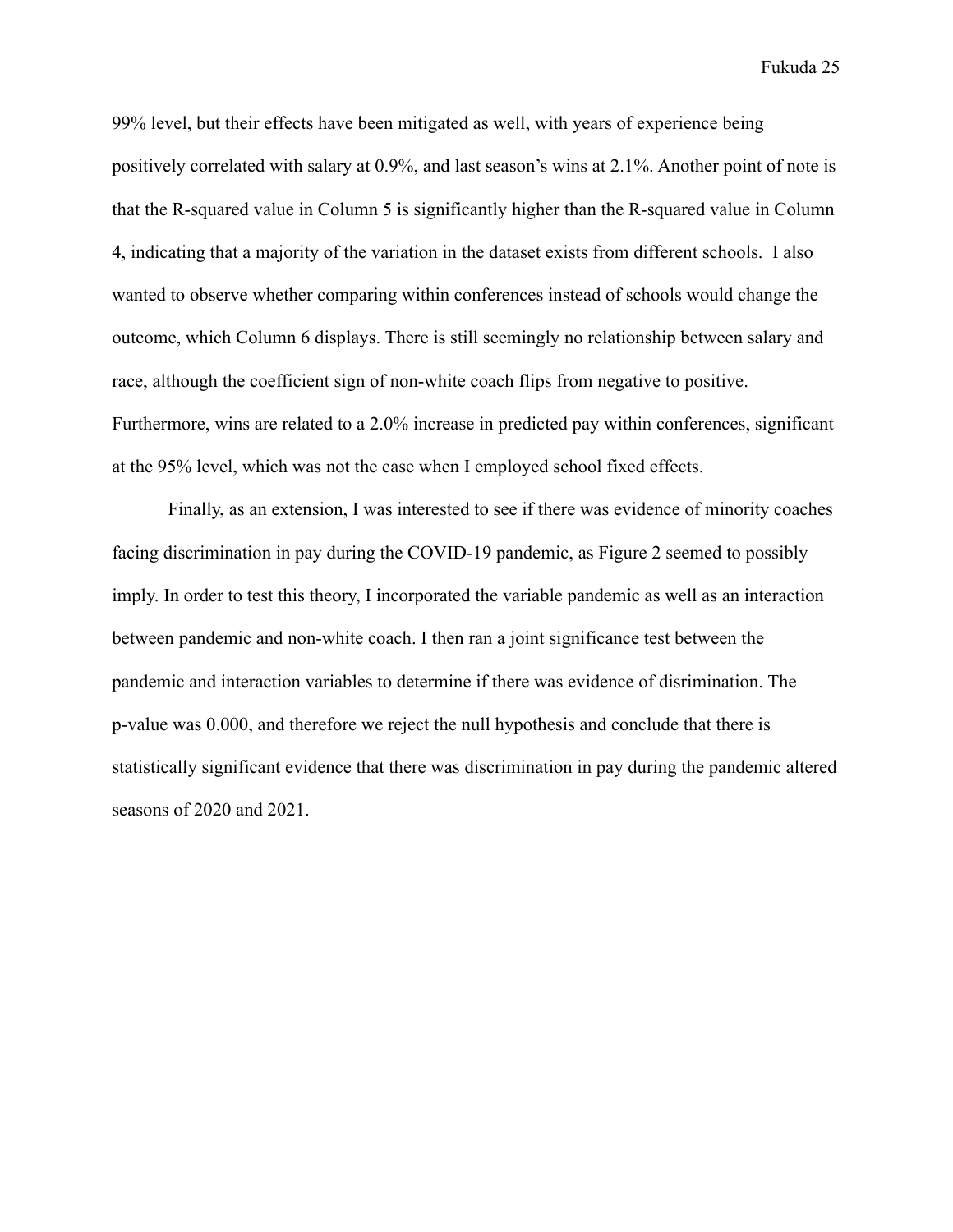# **V. Conclusion**

In this study, I find evidence of differences in retention rates across races conditional on several controls. The final adjusted Cox regression model predicted a staggering 52.0% higher likelihood of a minority coach being fired compared to a white coach, thus confirming my initial hypothesis. While there has been slight progress made in terms of more minority representation amongst the college football coaching spheres, getting hired is not enough; the schools and the NCAA need to be held accountable in making sure that the minority coaches are also receiving the same level of support from the program that white coaches receive. While hiring a minority coach may generate positive press for programs, the same minority coach may face higher expectations and more scrutiny, and may not be awarded with a "grace period," to be able to turn the program around.

Furthermore, in my Cox regression analysis, I found that wins, years of experience, and bowl games were all positively correlated with retention. The lag in wins and bowl wins seemingly had no effect. While wins and years of experience were decent predictors of retention, by far the most telling control was the appearance in a bowl game, or lack thereof, which seemed to truly make or break the likelihood of being fired for many coaches. An appearance in a bowl game is the pinnacle of college football for many programs, and qualifying for one also signifies increased revenue and media attention on the school. There is a great deal riding on a bowl game appearance, and it makes sense that schools will determine a coach's success or failure based on whether they were able to lead the program to this event.

In the second part of my research, I found no significant evidence that minority coaches face a discrimination in pay within schools or conferences. Moreover, wins, prior season's wins, and years of experience all affect a coach's total salary, but the coefficients were all small,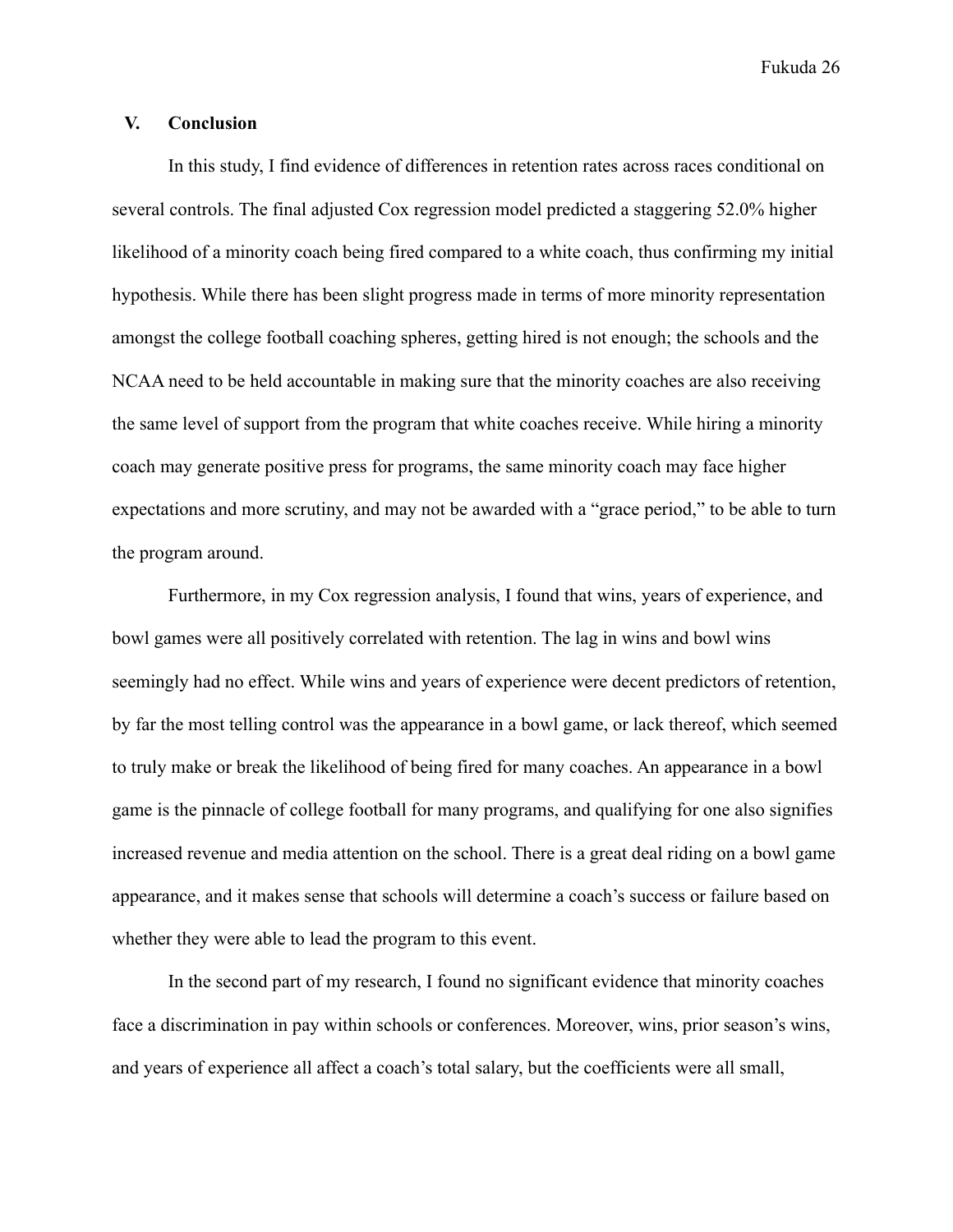indicating that none of these controls affect pay very highly. It seems the wage a coach earns is very much tied to the institution they are employed at. The study demonstrates that once a coach is hired by the school, they are likely to earn the same amount of money, regardless of their race; contradicting my initial hypothesis that schools would see an opportunity to undercut minority coaches because they may not receive as many opportunities as white coaches for job vacancies. However, instead of focusing on pay discrepancy, this could be more of a barrier to entry issue, that getting hired is the problem, not the pay that comes afterwards. Further research is needed to determine whether a program's hiring process is outright discriminatory towards minority coaches.

Discrimination within professional and collegiate sports has been an issue that has been discussed extensively. Flores's class action suit against the NFL and its owners is a prime example of why many believe these organizations still exhibit rampant discriminatory behavior. My study reveals a few key insights that could be applied to practices in the general labor market as well. While many institutions look to increase their diversity because it will make them look better in the eyes of the public, it is important for us to wonder whether minorities are receiving the same level of support and guidance that their white counterparts are receiving. In the case of college football coaches in the FBS during the years 2006 to 2021, the answer is no, minority coaches do not seem to receive the same level of patience and confidence from the schools that white coaches seem to enjoy. Furthermore, it is also important to wonder if colleges are openly discriminating against minorities during their hiring processes, which could be especially ambigious as the NCAA has no rules equivalent to the Rooney Rule. In the FBS, only 41.4% of the players are white, and yet a majority of the coaches are still white (NCAA). The discriminatory practices of professional and collegiate level sports teams require more attention,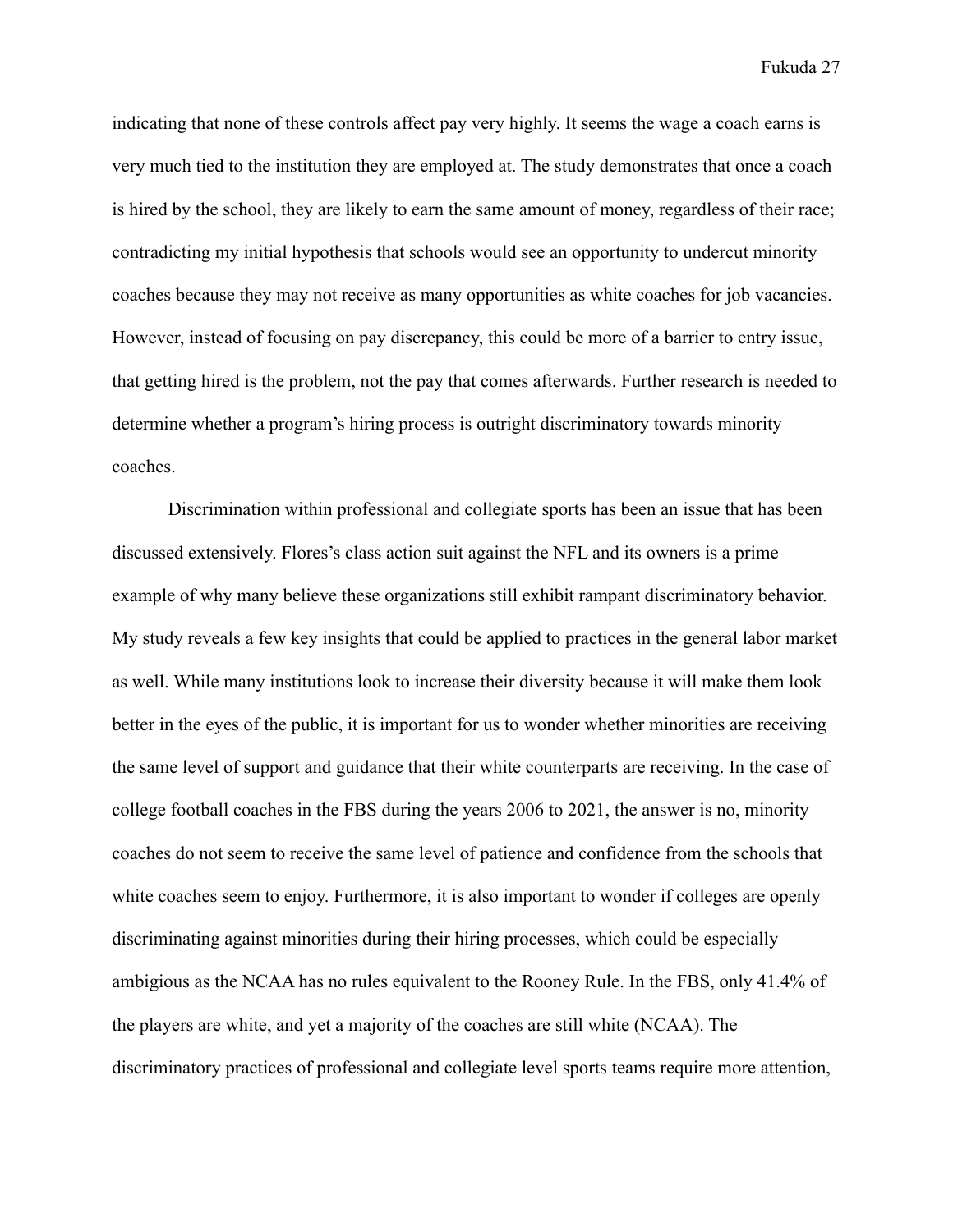as these findings could highlight the inequality that exists for not just for different races, but for different genders and ethnicities as well.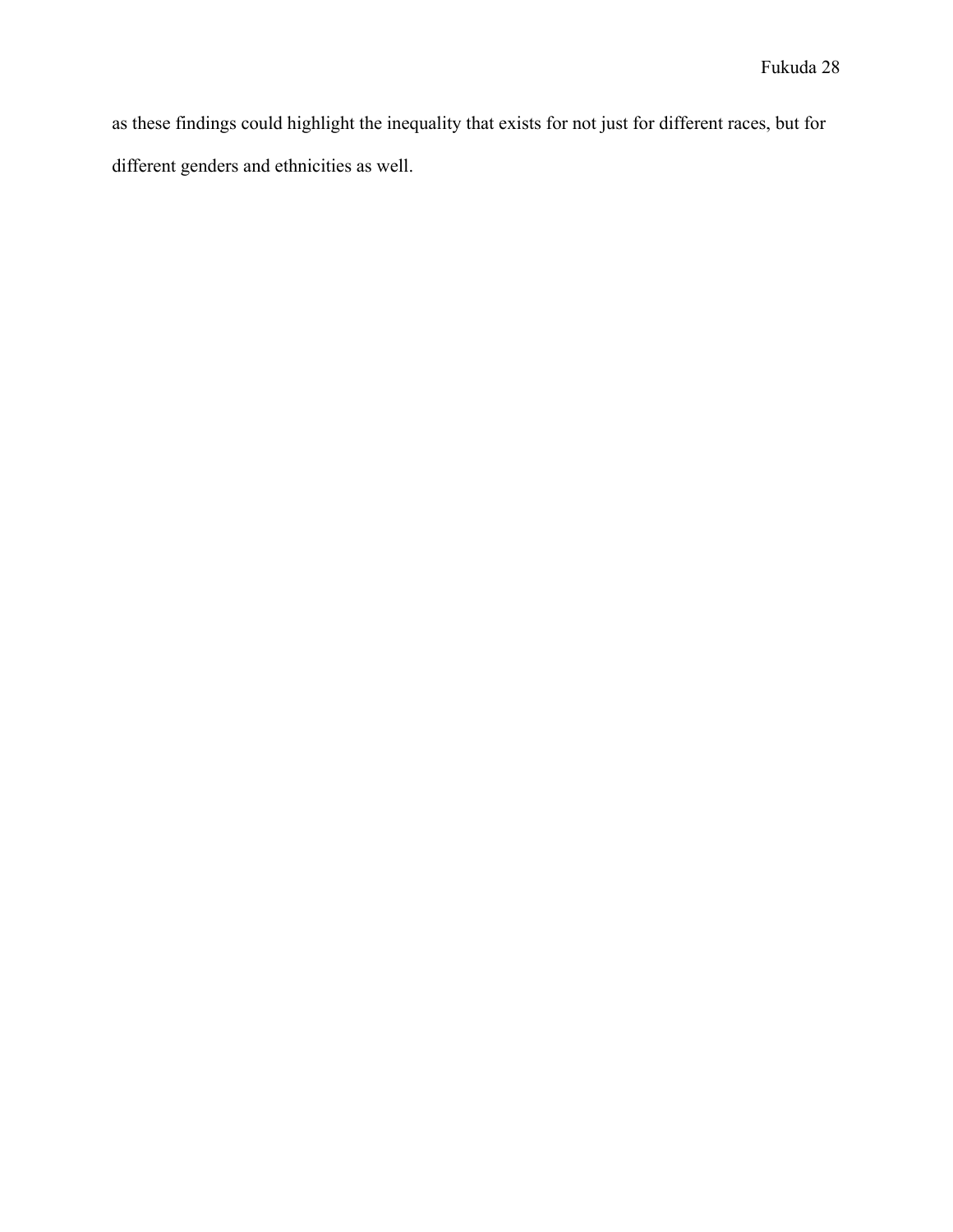#### **Works Cited:**

- Blair, Peter Q., and Bobby W. Chung. 2021. "A Model of Occupational Licensing and Statistical Discrimination." *AEA Papers and Proceedings*, 111: 201-05. DOI: 10.1257/pandp.20211112
- Chandra, Amitabh. 2000. "Labor-Market Dropouts and the Racial Wage Gap: 1940-1990." *American Economic Review*, 90 (2): 333-338. DOI: 10.1257/aer.90.2.333
- Cunningham, Jamein P., and Jose Joaquin Lopez. 2021. "Civil Rights Enforcement and the Racial Wage Gap." *AEA Papers and Proceedings*, 111: 196-200. DOI: 10.1257/pandp.20211111
- LaFave, Daniel, Randy Nelson, & Michael Doherty. 2018. "Race and Retention in a Competitive Labor Market: The Role of Historically Black Colleges and Universities in NCAA Basketball." *Journal of Sports Economics*, *19*(3): 417–451. <https://doi.org/10.1177/1527002516637650>

Madden, Janice F., & Matthew Ruther. 2010. "Has the NFL's Rooney Rule Efforts 'Leveled the Field' for

- African American Head Coach Candidates?". *Journal of sports economics*, *12*(2), 127–142. <https://doi.org/10.1177/1527002510379641>
- Mixon, Franklin G., Len J. Treviño. "How race affects dismissals of college football coaches." *Journal of Labor Research,* 25, 645–656 (2004). <https://doi.org/10.1007/s12122-004-1015-8>

Myerberg, Paul. 2018, September 27. "*Lack of black head coaches in major college*